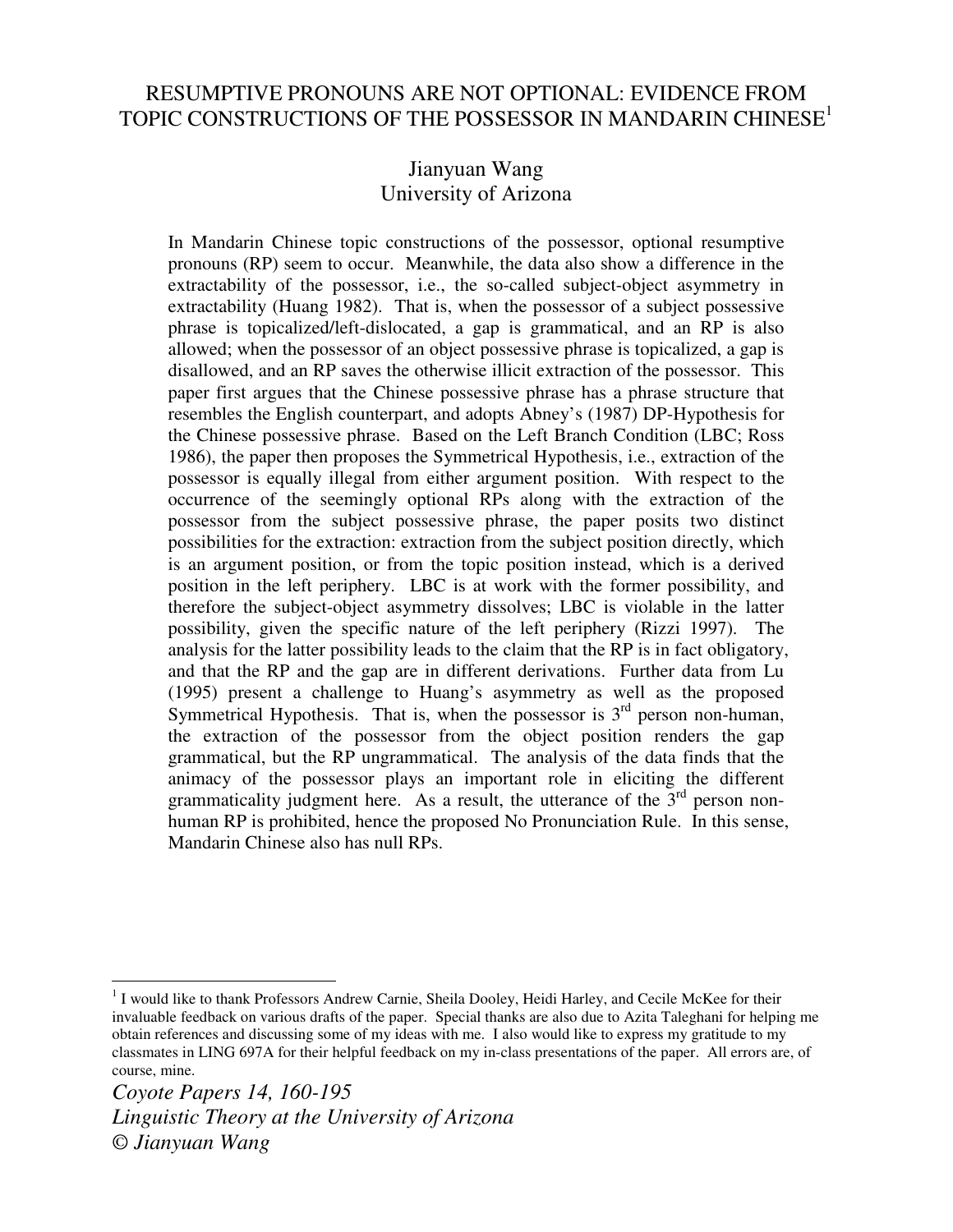# **1. Introduction**

The appearance of resumptive pronouns (RPs) is seemingly optional in some languages, i.e., although they appear obligatorily when a gap is ungrammatical, they alternate quite freely with gaps when the latter are grammatical. Nonetheless, various researchers (e.g. Shlonsky 1992 for Hebrew, Irish, and Standard Arabic; Suner 1998 for Spanish) have consistently proposed an obligatory account for the seemingly optional RPs. To these researchers, the RPs and gaps do not constitute competing forces. Rather, the RPs and the gaps result from different derivations.

In the Mandarin Chinese (MC) topic constructions, in which the possessor of a possessive phrase is left-dislocated,<sup>2</sup> RPs display the above-mentioned optional behavior.<sup>3</sup> For example, a gap is ungrammatical in  $(1)a$ ; when an RP appears in the position otherwise occupied by a gap in (1)b, the sentence is grammatical. A comma signals the topic, which is in boldface.

| (1) | a. | <i>*Zhangsan<sub>i</sub></i> , Lisi xihuan                              |      | $e_i$  | (de)       | baba <sup>4</sup>   |
|-----|----|-------------------------------------------------------------------------|------|--------|------------|---------------------|
|     |    | Z.,                                                                     | like |        | <b>GEN</b> | father <sup>5</sup> |
|     |    | 'As for Zhangsan <sub>i</sub> , Lisi likes [his <sub>i</sub> ] father.' |      |        |            |                     |
|     |    | (Huang 1987)                                                            |      |        |            |                     |
|     |    |                                                                         |      |        |            |                     |
|     | b. | <b>Zhangsan</b> <sub>i</sub> , Lisi xihuan                              |      | $ta_i$ | (de)       | baba <sup>6</sup>   |
|     |    | Z.,                                                                     | like | he     | <b>GEN</b> | father              |
|     |    | 'As for Zhangsan <sub>i</sub> , Lisi likes his <sub>i</sub> father.'    |      |        |            |                     |

Unlike (1)a and (1)b in which the possessor is extracted from an object, the possessor in (2)a and (2)b originates inside a subject. Notice that in the two examples without RPs, (1)a is ungrammatical whereas (2)a is grammatical. Huang

 $2$  Ross (1986: 253-257) discusses the difference between left-dislocation and topicalization. According to him, topicalization is subject to island constraints, whereas left-dislocation is not. He explicitly states that left dislocation is non-movement. With topicalization, a gap appears in the comment; with left-dislocation, a pronoun is inserted. Furthermore, Ross claims that the left-dislocated element must be a constituent. In the examples given below, (i) is topicalization, and (ii) is left-dislocation.

<sup>(</sup>i) John, I like.

<sup>(</sup>ii) John, I like him.

 $3$  I will discuss the structure of the MC possessive phrase in detail in Section 4.1. For now, a brief introduction should suffice. The MC possessive phrase consists of a possessor, followed by the genitive marker *de*, and then followed by the possessum. MC does not have a structure that is similar to the English *of*-genitive, i.e., the English possessive phrase *the second chapter of the book* does not have a structural equivalent in MC.

<sup>4</sup> C. Li & Thompson (1981: 115-116) observes that usually, the omission of the genitive marker *de* is allowed when the possessive relation is between two human relatives and the possessor is a personal pronoun. They also point out that the omission can happen in other cases in which neither the possessor nor the possessum is a human relative.  $<sup>5</sup>$  Abbreviations used in the gloss:</sup>

GEN=genitive; CL= classifier; ASP=aspect marker; REL=relativizer; COMP<sub>t</sub>=trace-complementizer; COMP<sub>pro</sub>=RPcomplementizer; PART=pause particle; NEG=negative;

 $6$  Like English, MC has three distinct  $3<sup>rd</sup>$  person singular pronouns, and these pronouns are written in different characters in MC. However, the pronouns are homophones (*ta*), and hence the same transliteration.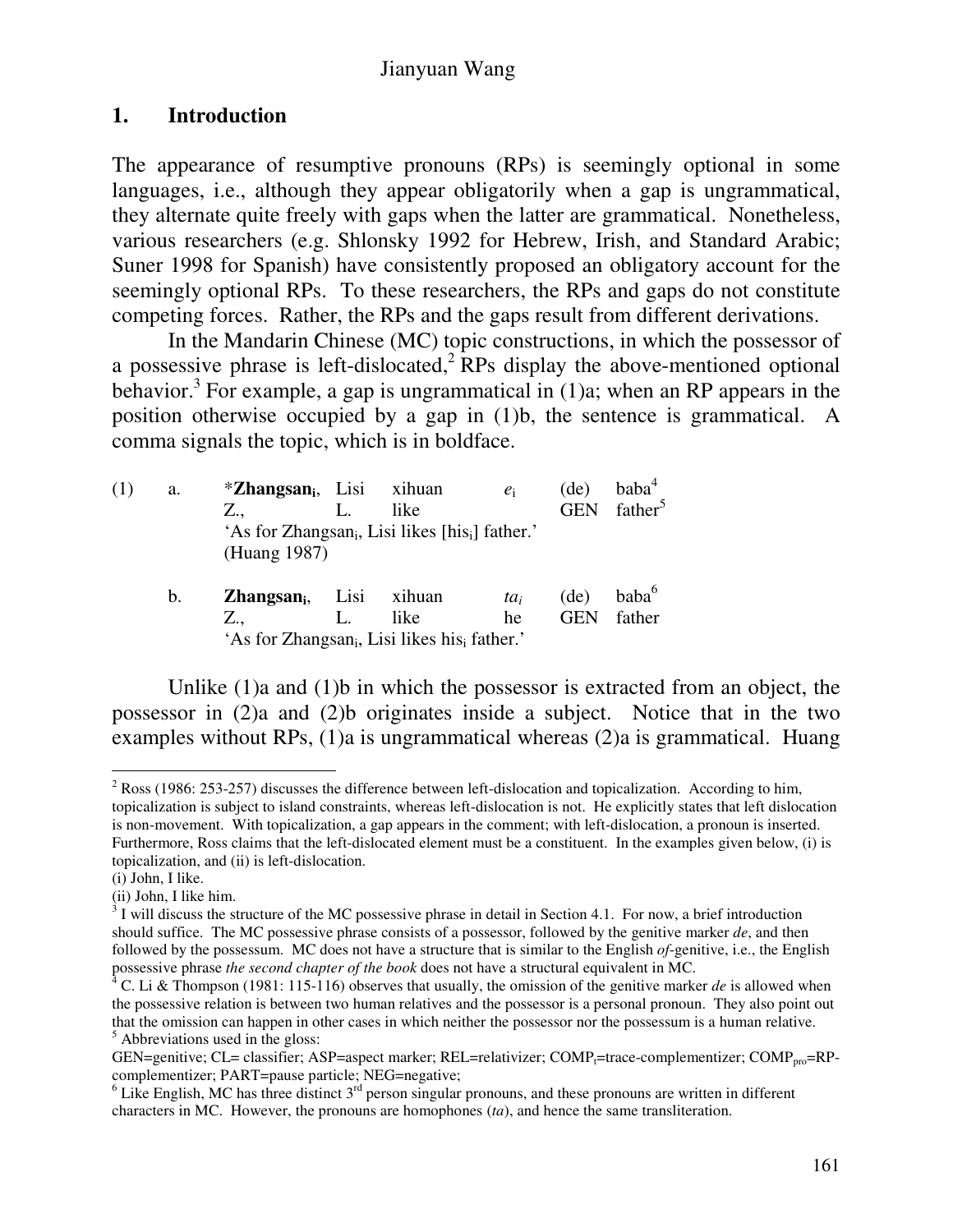(1982) first notices the difference in the extractability of the possessor, as is shown in (1)a and (2)a. He labels the difference in extractability a "subject-object asymmetry".

| (2) | a. | Zhangsan <sub>i</sub> ,                     | $e_i$  | de         | baba                                          | hen  | youqian <sup>7</sup> |
|-----|----|---------------------------------------------|--------|------------|-----------------------------------------------|------|----------------------|
|     |    | Z.,                                         |        | <b>GEN</b> | father                                        | very | rich                 |
|     |    |                                             |        |            | 'As for Zhangsan, [his] father is very rich.' |      |                      |
|     |    | (Huang 1982)                                |        |            |                                               |      |                      |
|     | b. | $Z$ hangsan <sub>i</sub> ,                  | $ta_i$ | (de)       | baba                                          | hen  | youqian              |
|     |    | Z.,                                         | he     | <b>GEN</b> | father                                        | very | rich                 |
|     |    | 'As for Zhangsan, his father is very rich.' |        |            |                                               |      |                      |

This paper argues against Huang's subject-object asymmetry. Instead, the paper presents a symmetrical hypothesis with respect to the extractability of the possessor. That is, extraction of the possessor violates the Left Branch Condition (LBC; Ross 1967), and therefore, is ungrammatical either from the subject or from the object position. How can a symmetrical hypothesis account for the grammaticality in (2)a? (2)a is given a different analysis from the one Huang does. That is, it does not constitute counter-evidence to the symmetrical hypothesis, as it is postulated to have the possessor extracted from the topic position, not from the subject position. Below is the illustration of the postulated possessor extraction in (2)a.

(i) 
$$
[_{\text{topic}}\text{Possessor DP}_i]
$$
  $[_{\text{topic}}\,e_i\,\text{GEN}\,Possessum]_{\text{subj.}}\,V$ 

Also note that a gap is grammatical in (2)a and an RP is also possible in (2)b. The paper focuses on the seemingly optional behavior of RPs displayed in (2)a and (2)b. It is aligned with previous research in showing that RPs are not optional in the constructions in question.

The investigation undertaken in this paper is interesting in that besides its contribution to the typology of the "optionality" of RPs, it also postulates that the so-called subject-object asymmetry in the extractability of the possessor does not exist, and hence presents a new look at an old problem.

The paper is structured as follows. Section 2 discusses the cross-linguistic distribution, definitions, and non-optionality of RPs, as well as null RPs. I claim that true RPs occur in the topic constructions of the possessor in MC. I also propose a way to identify null RPs. Section 3 introduces the so-called subject-

<sup>7</sup> The strikethrough of the genitive marker *de* indicates that *de* must be omitted. I will discuss the mandatory omission of *de* in 3.3.3.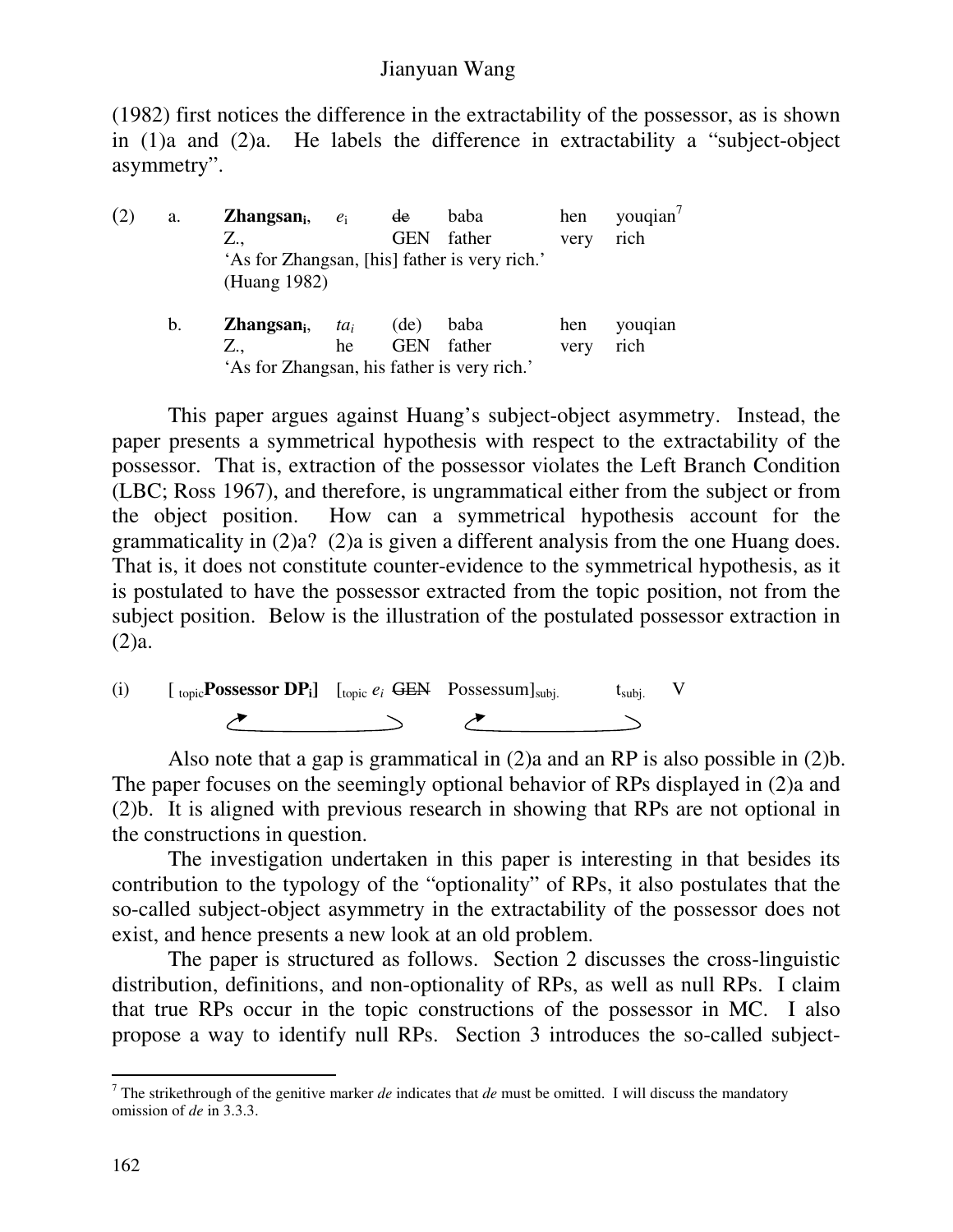object asymmetry in the extractability of the possessor, and posits a symmetrical account, given my hypothesis that the extraction of the possessor is equally illicit out of both argument positions in MC. In section 4, I propose a non-optionality account of RPs for data such as (2)a and (2)b, and formalize the proposal in the framework of Phase Theory. In Section 5, I present additional data that appear to contradict the asymmetry and the Symmetrical Hypothesis outlined in Section 3. By positing a No Pronunciation Rule, I claim that the MC data have a null RP. Unlike Irish (McCloskey 1990; 2000), which uses different complementizers to signal an RP or a trace, and thus to help distinguish a null RP from a trace, MC is not endowed with similar morphological cues. Instead, the judgment for the null RP is partly based on the comparison of the behavior of RPs in relation to the argument hierarchy of the possessor. Section 6 is a brief summary of the analysis presented in this paper. Section 7 discusses remaining issues.

# **2. Resumptive pronouns: distribution, definition, non-optionality, and null RPs**

In this section, I discuss the cross-linguistic distribution, the various definitions that have been put forward for RPs, the obligatoriness of RPs, and null RPs. I make the claim that in MC, true RPs occur in the topic constructions of the possessor. I also briefly discuss how to identify null RPs.

# **2.1 The distribution of RPs**

Cross-linguistically, RPs occur obligatorily where gaps are banned by syntactic principles such as Subjacency and the Empty Category Principle (ECP). However, languages differ in whether they also have "optional" RPs, namely, RPs that alternate freely with gaps when the latter are grammatical. 8 In languages such as English (McKee & McDaniel 2001) and Palestinian Arabic (Shlonsky 1992), RPs and gaps are in complementary distribution. In this sense, RPs in these languages are not optional. In the following English examples, (3)a and (3)b illustrate the non-optionality of the RP *him*; (3)c and (3)d demonstrate the non-optionality of the RP *he*.

- (3) a. This is the boy<sub>i</sub> that I just met  $e_i$ .
	- b.  $*$ This is the boy<sub>i</sub> that I just met *him*<sup>*i*</sup>.

<sup>&</sup>lt;sup>8</sup> There are restrictions on the distribution of the "optional" RPs, though. For example, McCloskey (1990) reports that Irish RPs cannot appear in the structurally highest subject position. In addition, Irish RPs are only optional when neither Subjacency nor the ECP is violated. McDaniel (1986) observes that in Romani, RPs cannot occur in the same sentence as a wh-word.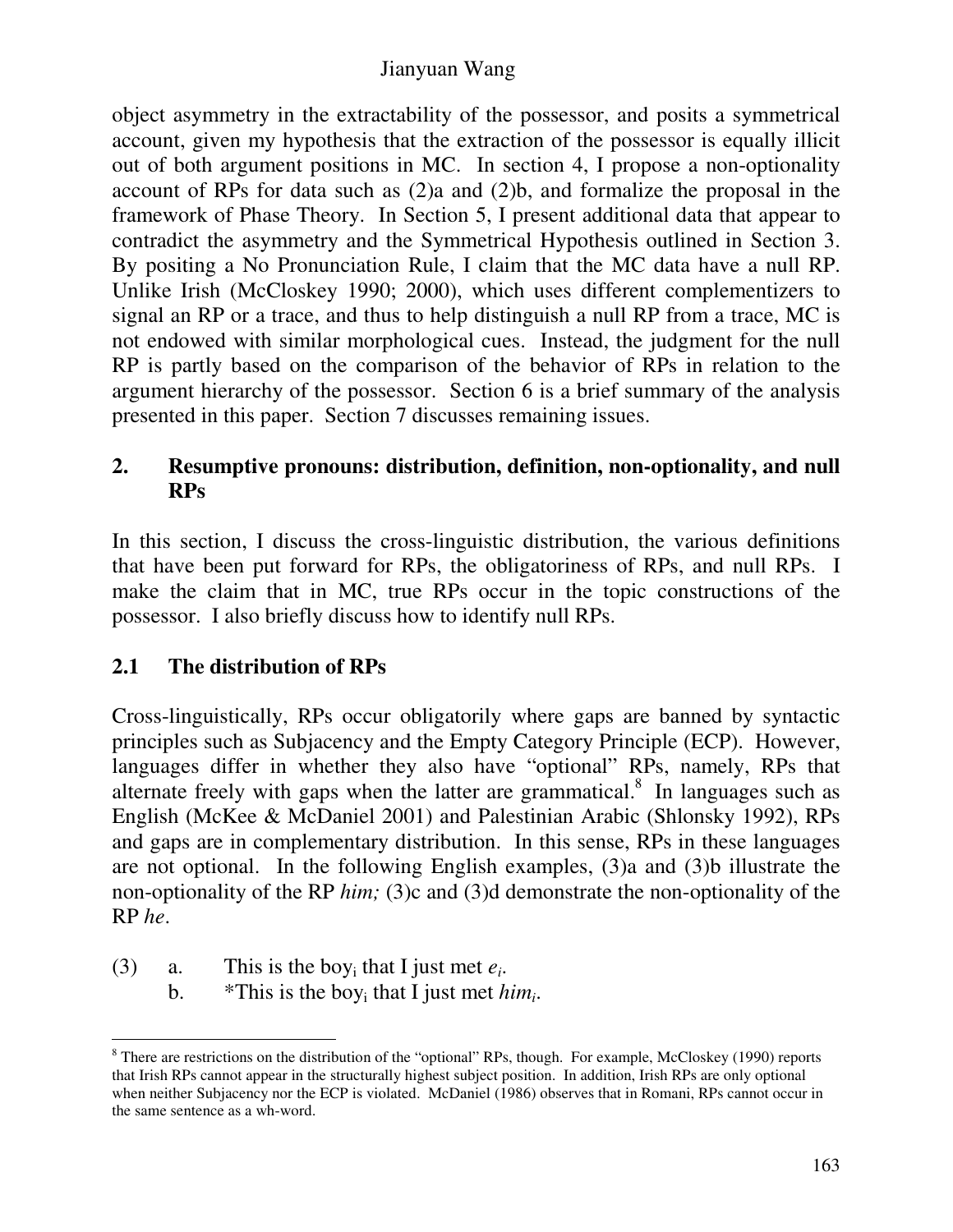- c.  $*$ This is the boy<sub>i</sub> that I don't know where  $e_i$  came from.
- d. This is the boy<sub>i</sub> that I don't know where he<sub>i</sub> came from.

"Optional" RPs are attested in the following languages: Hebrew (Sells 1987; Shlonsky 1992), Irish (McCloskey 1990; Shlonsky 1992), Lebanese Arabic (Aoun & Li 2003), Moroccan Arabic (Elomari 1998), Romani (McDaniel 1986), Standard Arabic (Shlonsky 1992), and Spanish (Suner 1998). From the following data, we can see that Hebrew allows RPs to appear in positions in which gaps are also permitted.

| (4) | a. | $Ha'is_i$<br>the man<br>'the man that I met'       | se<br>that | pagasti $e_i$<br>I-met             |     | (Sells 1987) |
|-----|----|----------------------------------------------------|------------|------------------------------------|-----|--------------|
|     | b. | $Ha'is_i$<br>the man<br>'the man that I met (him)' | se<br>that | pagasti 'oto <sub>i</sub><br>I-met | him | (Sells 1987) |

# **2.2 The definitions of RPs**

As is shown in 2.1, there are two types of RPs: one type are obligatory RPs that are in complementary distribution with gaps; the other are "optional" RPs that appear in the same positions gaps do. Given that traditionally, 'islands' (Ross 1967) is the term for the domains where extraction is ungrammatical, we can say that obligatory RPs reside in islands whereas "optional" RPs do not.

Aoun & Li (2003) (henceforth A&L) summarize the characteristics of RPs as follows: a true RP appears in an island, it is base-generated, it is a variable bound by a base-generated operator, and it shares the same features with the binding operator. In later sections, I argue that the RPs in the MC data are true RPs according to this definition.

McDaniel (1986) reports an interesting phenomenon in relation to Romani RPs. That is, RPs in the language do not remedy illicit movement from a relative clause, nor do they repair illegal extraction out of adverbials. This phenomenon has prompted McDaniel to speculate that some of the Romani RPs are simply spell-outs of traces at PF: they are not present in syntax at all, otherwise they would save the illicit movement.

McDaniel's speculation originates from Kayne (1981), who posits RPs as spell-outs of traces. According to Kayne, an RP and a gap start out as one lexical entry; and they separate at Spell-out. Influenced by Kayne's (2000, as cited in Boeckx 2001) proposal that the A-binder and the bindee set off as one constituent, and that they separate in the derivation of movement, Boeckx argues that RPs are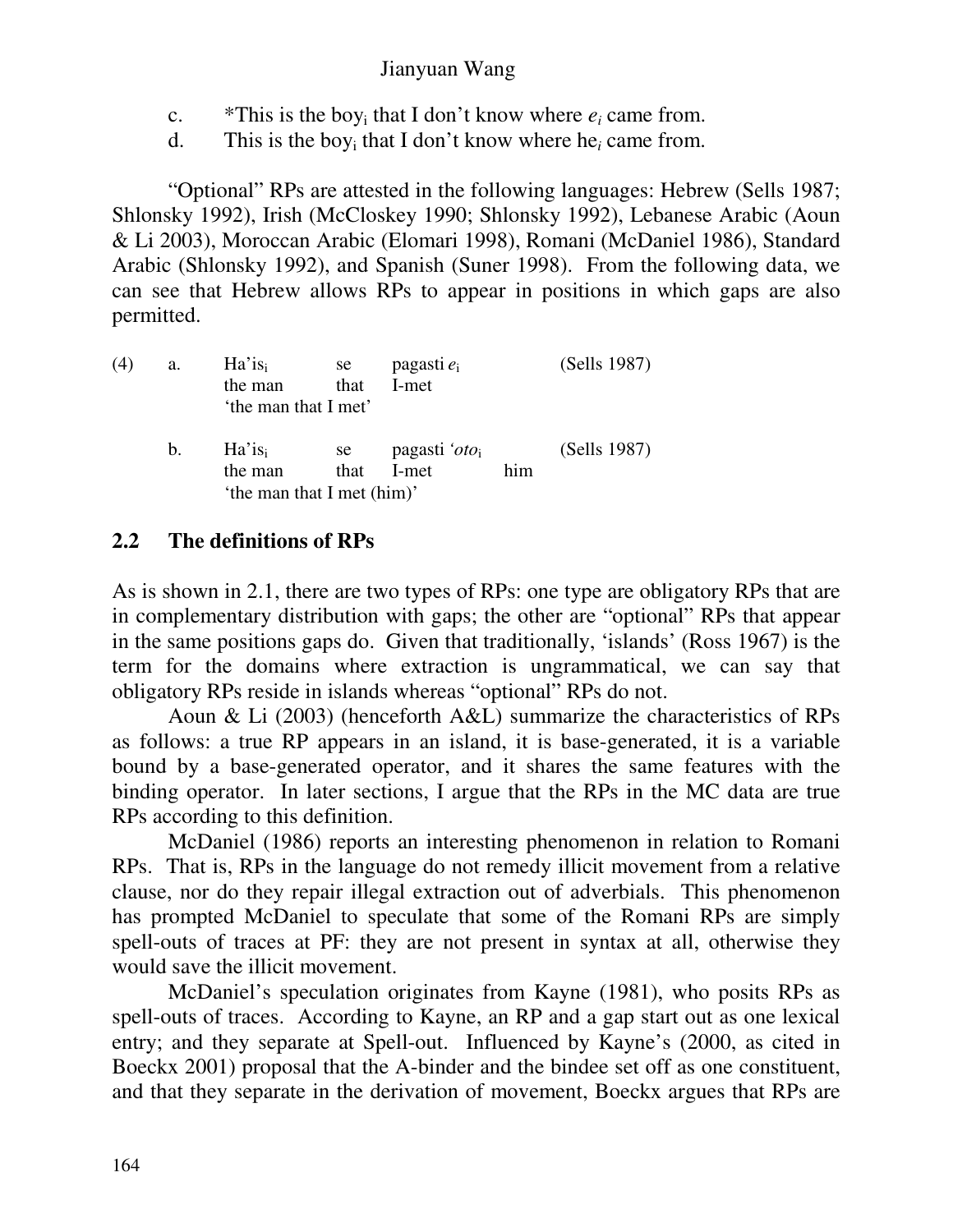derived from movement. The essence of Boeckx's proposal is that an RP results from the stranding of an  $\bar{A}$ -bound element in the course of movement. Boeckx's proposal provides an adequate account for the trace-RPs in Romani as well as the Japanese resumption observed by Hoji & Ueyama (2003).<sup>9</sup> After all, if RPs are the result of movement, then when movement is blocked by Subjacency or the ECP, we would expect to see RPs blocked as well.

Recall that true RPs in the sense of A&L are base-generated. McCloskey (1990; 2001) explicitly argues that Irish RPs are base-generated  $\bar{A}$ -bound variables that form  $\bar{A}$ -dependencies with base-generated operators. Heeding the insensitivity of the Irish RPs to islands, McCloskey states that Irish resumption is not movement.

So far, we have seen different opinions with respect to how RPs are derived. One school of opinion considers RPs to be the result of movement; the other proposes base-generation for RPs. Nonetheless, the two schools of opinion agree on one aspect of the behavior of RPs: that is, RPs are syntactic variables that are allowed to be interpreted at LF.

Interestingly, RPs may also occur for reasons other than syntactic wellformedness. For example, they may occur for ease of processing. Hawkins (1999) discusses the processing difficulty with filler-gap dependencies, as well as our need to hold working memory for the filler while the gap is identified. To Hawkins, such difficulty can be avoided by conventionalizing RPs in the grammar. In fact, McKee & McDaniel (2001) show that in English relative clauses where RPs are not normally allowed, the acceptability of RPs improves with depth of embedding and distance between the head and the relativized position.

# **2.3 The non-optionality of RPs**

Recall that one type of RP is "optional", i.e., they alternate fairly freely with gaps when the latter are grammatical. The "optional" behavior of RPs has attracted much attention in recent years, and the reason is that everything else being equal, RPs are less economical. That is, compared to gaps whose phonetic features are erased at PF (Chomsky 1995: 301), overt RPs are more costly because their phonetic features are realized.<sup>10</sup> Interestingly, recent researchers (e.g. Shlonsky 1992; Elomari 1998; Suner 1998) have proposed an obligatory account for the seemingly optional RPs. In essence, such an account does not consider RPs and

 $9$  According to Hoji and Ueyama (2003), Japanese resumption is the exact opposite of the English resumption. That is, Japanese resumption is optional, and it does not repair Subjacency violations.

<sup>&</sup>lt;sup>10</sup> If Economy is based on actual pronunciation of an element, RPs may be less economical. Yet, in later sections, we will see that MERGE, as opposed to MOVE, is involved in the base-generation of RPs and the operators that bind the RPs. In this sense, RPs are more economical than gaps. RPs are also more economical in Hawkins' view, as they are conventionalized in the grammar to avoid the processing difficulty entailed by gaps.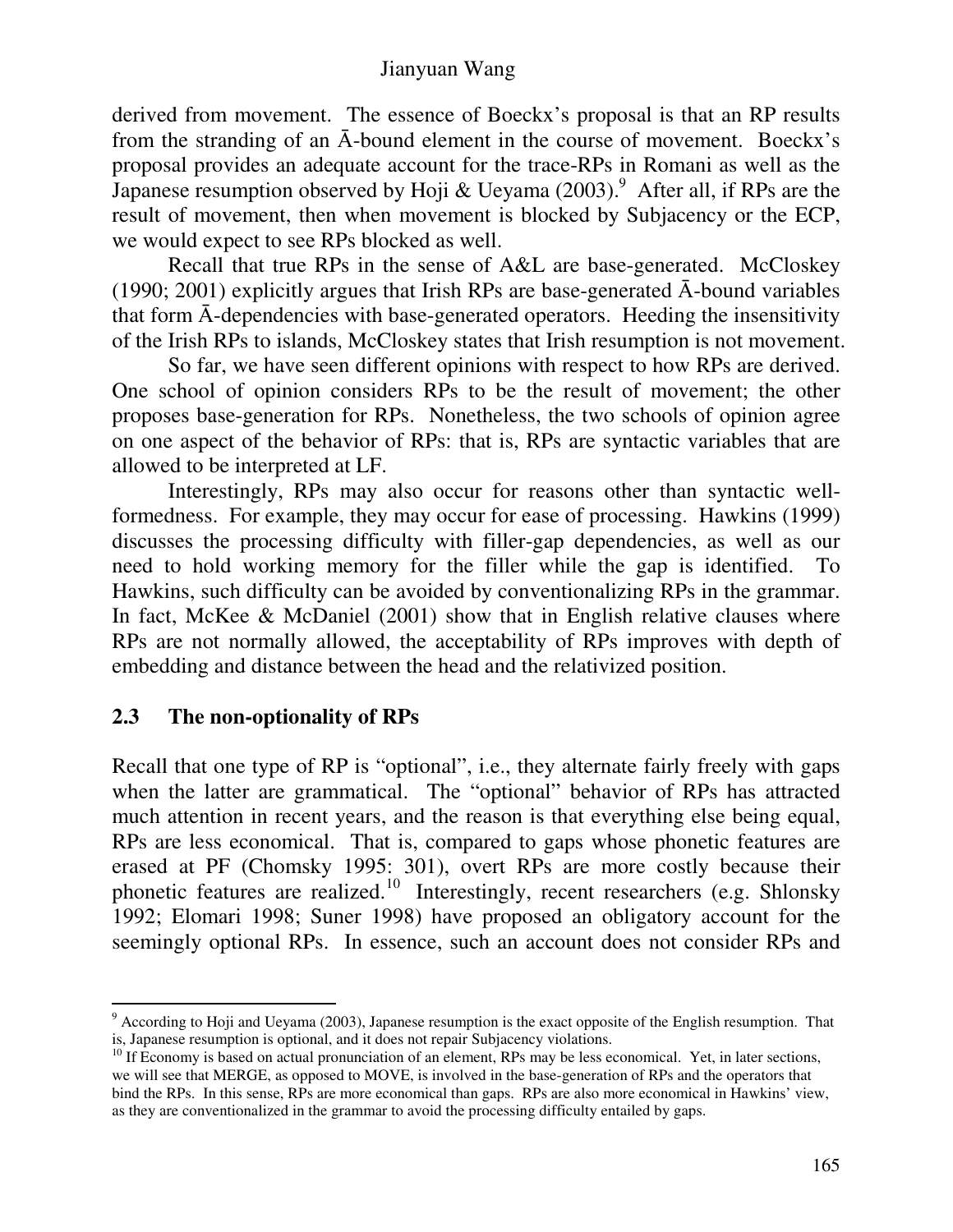gaps as two competing forces. Instead, to them, RPs and gaps are hypothesized to be in different derivations.

Let's first look at McCloskey's (1990) analysis for Irish "optional" RPs. In Irish, the complementizer  $a^N$  introduces a clause containing an RP, whereas the complementizer  $a^L$  introduces a clause with a gap. McCloskey postulates that a base-generated operator occupies the Spec of  $a^N$ , and as a result, the base-generated operator binds an RP in the clause; in contrast,  $a<sup>L</sup>$  signals a moved operator in its Spec position, and hence a gap is left behind in the clause.  $^{11}$ Through McCloskey's analysis, the difference between an RP and a gap becomes clear. That is, a gap is derived from movement, whereby an RP is base-generated; furthermore, the operator that binds a gap is derived from movement as well, whereas the operator that binds an RP is also base-generated. In a word, the gap and the RP are in different constructions.

In Section 3, I propose a non-optionality account of the MC data. I argue that the gap in  $(2)a$  and the RP in  $(2)b$  are in different derivations:  $(2)a$  involves phrasal movement to the topic position, followed by successful extraction of the possessor from this position; (2)b involves left-dislocation of the possessor from the subject position. The seemingly optional RP in  $(2)$ b is a true RP by A&L's definition, as it saves an ungrammatical sentence that contains a gap; yet the gap that the RP replaces is a different gap from the one in  $(2)a$ , given that  $(2)a$  is a grammatical sentence and that (2)a and (2)b embody two different derivations.

# **2.4 Null RPs**

Considering that part of my analysis of the MC data involves the postulation of a null RP, some discussion of null RPs in general is called for.

As is discussed in the introduction and Section 2.3, Irish uses complementizers  $a^N$  and  $a^L$  to introduce clauses containing an RP and a trace, respectively. Null RPs are signaled by  $a^N$ , whereas traces are introduced by  $a^L$ . In the following examples taken from McCloskey (1990), (5)a has a null RP that is

<sup>&</sup>lt;sup>11</sup> McCloskey's analysis is based on the successive cyclic effect schematized in (i) and the pattern of  $a^N$  in (ii).

<sup>(</sup>i)  $[\text{NP NP } [S \text{ a}^L \dots [S \text{ a}^L \dots [S \text{ a}^L \dots [S \text{ a}^L \dots [S \text{ a}^L \dots [S \text{ a}^L \dots [S \text{ a}^L \dots [S \text{ a}^L \dots [S \text{ a}^L \dots [S \text{ a}^L \dots [S \text{ a}^L \dots [S \text{ a}^L \dots [S \text{ a}^L \dots [S \text{ a}^L \dots [S \text{ a}^L \dots [S \text{ a}^L \dots [S \text{ a}^L \dots [S \text{ a}^L \dots [S \text{ a}^L \dots [$ 

<sup>(</sup>ii)  $\qquad [NP \ S' \ a^N \ ... \ S' \ COMP \ ... \ S' \ COMP \ ... \ P' \$ 

McCloskey argues that the successive cyclic effect is created through cyclic WH-movement, whereas the binding of resumptive pronouns is not through movement. McCloskey also notices 3 marked examples in which the default COMP in (ii) is replaced by  $a^N$ , as is shown in (iii) below.

<sup>(</sup>iii)  $[\text{NP NP } [s, a^N ... [s, a^N ... [s, a^N ... [s, a^N ... ]]]]$ 

The intermediate a<sup>N</sup> indicates base-generated intermediate operators and links. McCloskey's account for (iii) is that although, compared to (ii), the intermediate operators and links in (iii) are unnecessary and costly, there's no reason that the intermediate operators should not be generated. The author further speculates that (iii) may be a case in which the principle of economy is violated so that markedness can surface.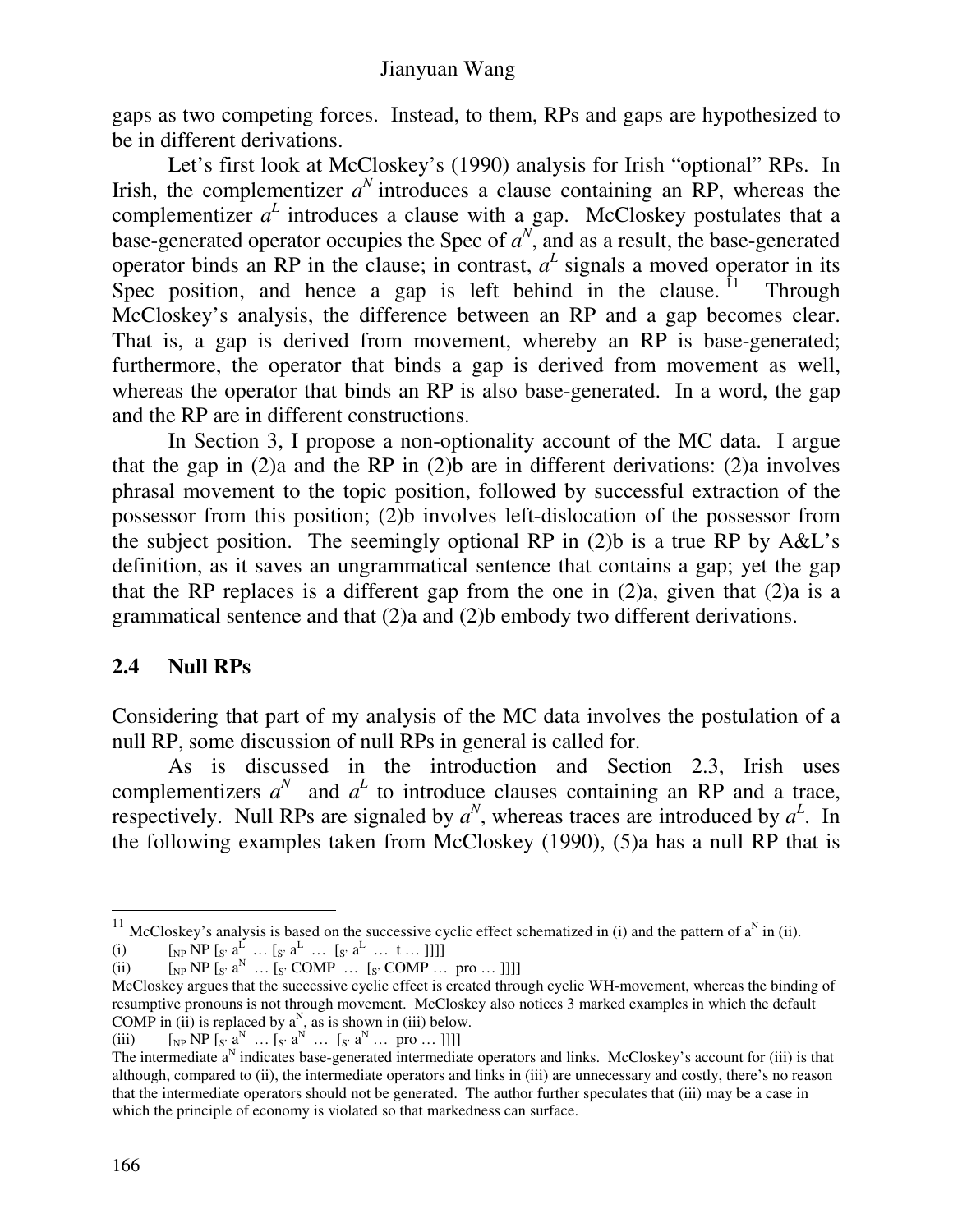introduced by the  $a^N$  complementizer  $ar$ , whereas (5)b has a trace that is signaled by the  $a^L$  complementizer  $a$ .

| a. | an<br>the | tear <sub>i</sub> ar<br>man | COMP <sub>pro</sub><br>'the man that you spoke to (him)' | labhair tu<br>spoke you | leis<br>with-3SING-MASC $^{12}$ | $\bf{pro}_i$ |
|----|-----------|-----------------------------|----------------------------------------------------------|-------------------------|---------------------------------|--------------|
| b. | an<br>the | fear.<br>man                | a<br>$COMP_{t}$<br>'the man that you struck'             | bhuail tu<br>struck you | $e_i$                           |              |

The crucial question arises as to how to distinguish a null RP from a trace in languages that do not provide morphological cues. Following Alexander (2001), I speculate that the identification of a null RP can be achieved through binding by a left-dislocated element in an  $\bar{A}$ -position. The speculation is schematized below. (ii)  $\left[\begin{matrix}C\mathbf{P} & X_i \end{matrix}\right] \left[\begin{matrix}C \cdots & S_{i} \end{matrix}\right]$  [sland  $\cdots$  Y<sub>i</sub>  $\cdots$ ]]

Since left-dislocation is insensitive to island conditions, when we see a topic X that is supposedly co-referential with an element Y within an island, we can pinpoint the element Y as an RP, null or phonologically realized.<sup>13</sup>

In Section 5, I posit the existence of a null RP in the MC data. In addition to the tool discussed above, I also appeal to the different behavior of RPs with respect to the argument hierarchy of the possessor.

# **3. The topic constructions of the possessor in MC**

In this section, I first briefly discuss the topic constructions in MC. Then I introduce the so-called subject-object asymmetry in the extraction of the possessor. Contrary to Huang (1982; 1984; 1987), I argue that such asymmetry does not exist. Instead, I propose that the LBC will rule out the extraction of the possessor from the subject position as well.

# **3.1 MC topic constructions: Cues for the topic**

The 'comma intonation' strategy discussed in Rizzi (1997) is also used for the MC topic: in writing, a comma separates the topic from the comment; in speech, a longer pause typically follows the topic. Furthermore, MC also utilizes optional

<sup>&</sup>lt;sup>12</sup> Leis should be construed as an inflected preposition here.

<sup>&</sup>lt;sup>13</sup> Chomsky (1977, as cited in McCloskey 1990) categorizes topicalization as a constructions in which an A'-binding relation is formed. What follows naturally is that a topic is in an A'-position, and this should include a leftdislocated topic as well. The status of the MC topic constructions will be examined in detail in Section 3.2.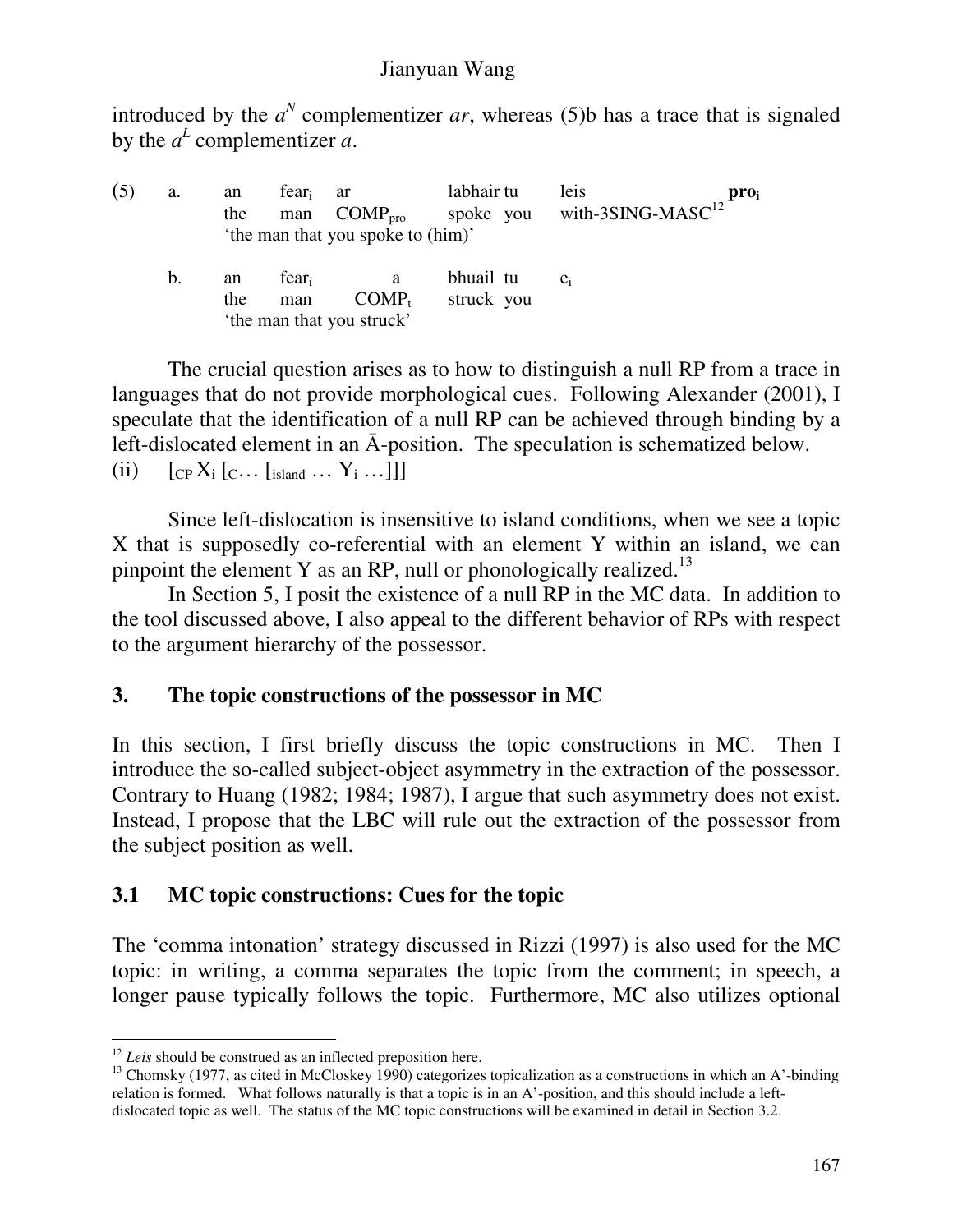pause particles *a (ya), na, ba,* and *me* after the topic (Li & Thompson 1981; henceforth L&T (1981)).

One additional cue is crucial to our judgment for the status of the topic in this paper. That is, in the case of the topic constructions of the possessor, a sentential adverb such as *zuotian* 'yesterday' can come between a topicalized/leftdislocated possessor and its possessum, whereas a non-topicalized/left-dislocated possessor cannot be separated from its possessum by such adverbs. Below is an example with a non-topicalized possessor. Note that *Zhangsan (de) erzi* 'Zhangsan's son' controls the co-referential constituent deletion in the second clause. 14

(7) a. *Zuotian* Zhangsan (de) erzi<sup>i</sup> bing le, yesterday Z. GEN son be sick ASP suoyi  $\varnothing$ <sub>i</sub> mei lai shangban. so NEG come go to work "Zhangsan's son<sub>i</sub> was sick yesterday, so  $[he_i]$  didn't come to work."

If *zuotian* 'yesterday' comes in between *Zhangsan* and *erzi* 'son', *Zhangsan* becomes the topic and the controller of the co-referential constituent deletion in the second clause, as is shown in (7)b.

| b. | $Z$ hangsan <sub>i</sub> ,<br>Z.          | <i>zuotiane</i><br>yesterday  | de<br><b>GEN</b> | bing<br>erz <sub>1</sub><br>son | le.<br>be sick ASP                                                                                            |
|----|-------------------------------------------|-------------------------------|------------------|---------------------------------|---------------------------------------------------------------------------------------------------------------|
|    | suovi $\varnothing_i$<br>SO.<br>to work." | me <sub>1</sub><br><b>NEG</b> | lai              | shangban.<br>come go to work    | "As for Zhangsan <sub>i</sub> , [his <sub>i</sub> ] son was sick yesterday, so [he <sub>i</sub> ] didn't come |

Note that the same judgment can be made to the following example in which the RP *ta* 'he' replaces the gap. Therefore, we know that *Zhangsan* is a leftdislocated topic in (7)c.

<sup>&</sup>lt;sup>14</sup> According to Li & Thompson (1976), one of the characteristics of a topic-prominent language is that "..., the topic, and not the subject, typically controls co-referential constituent deletion" (p. 469). I withhold the need to figure out whether *Zhangsan de erzi* 'Zhangsan's son' in (7)a is a topic or a subject for now.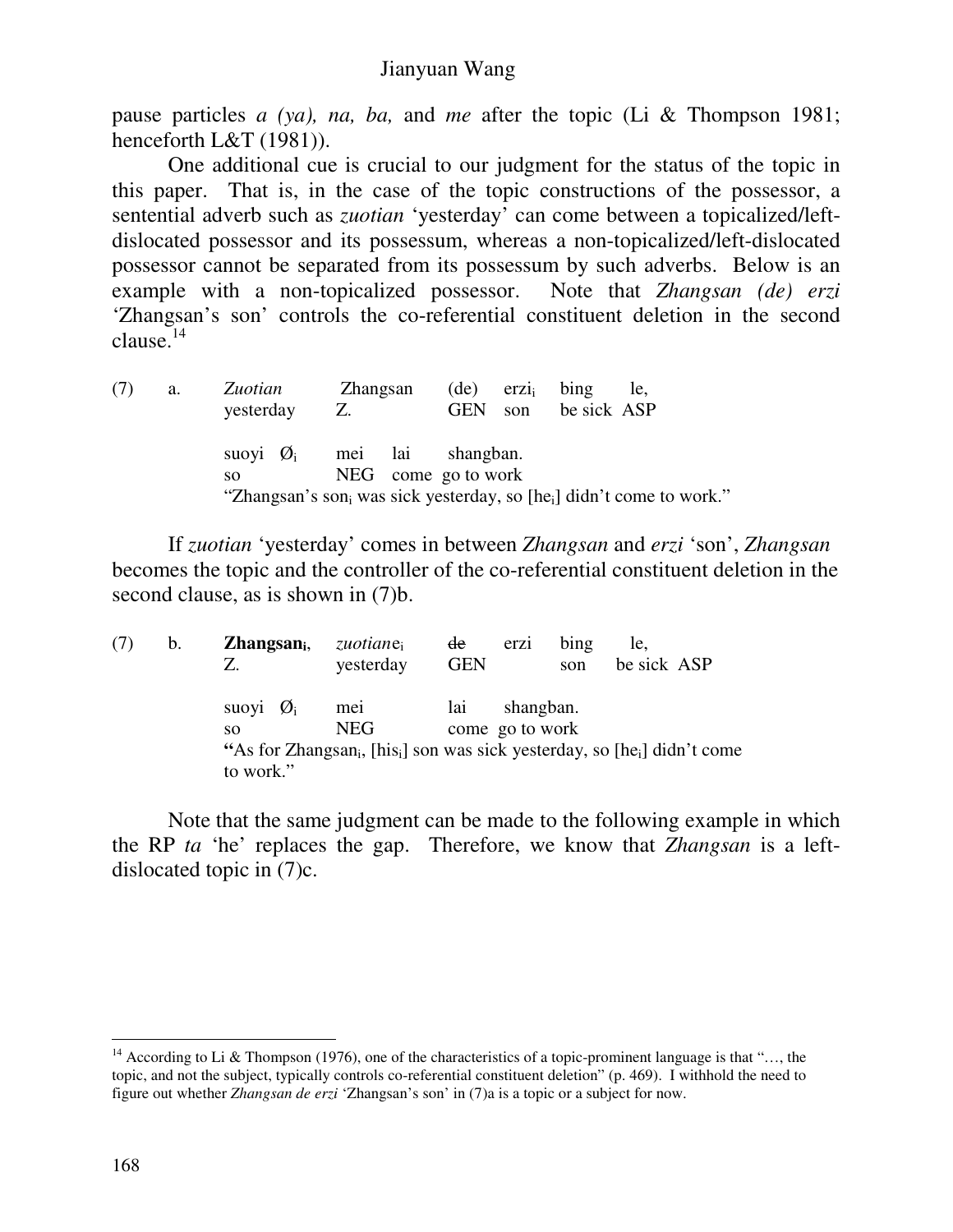| (7) | $\mathbf{c}$ . | Zhangsan <sub>i</sub><br>Z.            | zuotian<br>yesterday |  | ta:                              | de<br><b>GEN</b> | erzi<br>son | bing<br>be sick ASP                                                                           | le. |
|-----|----------------|----------------------------------------|----------------------|--|----------------------------------|------------------|-------------|-----------------------------------------------------------------------------------------------|-----|
|     |                | suovi $\varnothing_i$<br><sub>SO</sub> | mei lai              |  | shangban.<br>NEG come go to work |                  |             |                                                                                               |     |
|     |                | to work."                              |                      |  |                                  |                  |             | "As for Zhangsan <sub>i</sub> , his son was sick yesterday, so [he <sub>i</sub> ] didn't come |     |

#### **3.2 Movement vs. base-generation**

The MC topic constructions are the focus of many controversies. For example, both movement and base-generation hypotheses have been put forward. Although previous researchers all designate the clause-initial position for the topic, different proposals have been made with respect to whether the topic moves to Spec-CP or adjoins to IP (See J. Li 1996 and works cited therein).

Huang (1982), J. Li (1996), and Shi (2000) consider the topic constructions to be the result of movement. Their argument is built on the observation that the constructions are subject to locality constraints. In the following examples from Shi (2000), an element in the relative clause is topicalized, as in (8)a, and leftdislocated, as in (8)b. A gap is ungrammatical in (8)a and an RP saves the otherwise ungrammatical sentence in

(8)b.

(8) a \***Liyou<sup>i</sup>** a, [t<sup>j</sup> gan sha *ei*] de ren<sup>j</sup> hai mei sheng-chulai ne L. PART dare kill REL person still not yet born-out PART 'As for Li You<sub>i</sub>, the person who dares to kill [him<sub>i</sub>] is yet to be born.'

b **Liyou**<sub>i</sub> a, [t<sub>j</sub> gan sha *ta*<sub>*i*</sub>] de ren<sub>j</sub> hai mei sheng-chulai ne L. PART dare kill he REL person still not yet born-out PART he REL person still not yet born-out PART 'As for Li You<sub>i</sub>, the person who dares to kill him<sub>i</sub> is yet to be born.'

Two aspects of (8)a and (8)b are particularly relevant to this paper. First, the relative clause is in the subject position; therefore, we should expect to see the Complex NP Condition (CNPC; Ross 1967) and the Sentential Subject Constraint (SSC; Huang 1982) at work here.<sup>15</sup> Although it's hard to tell which island violation actually causes the ungrammaticality of (8)a, we can at least contend that there is no reverse effect of the SSC here. In other words, regardless of whether MC has the SSC effect or not, the CNPC is obeyed in the subject position in (8)a.

<sup>&</sup>lt;sup>15</sup> Huang's (1982) interpretation of SSC is different from Ross's (1967) definition. To Ross, SSC refers to the prohibition of extraction from a subject clause. To Huang, it refers to the prohibition of extraction from the subject position. Huang (1982) argues that Chinese does not have the SSC effect.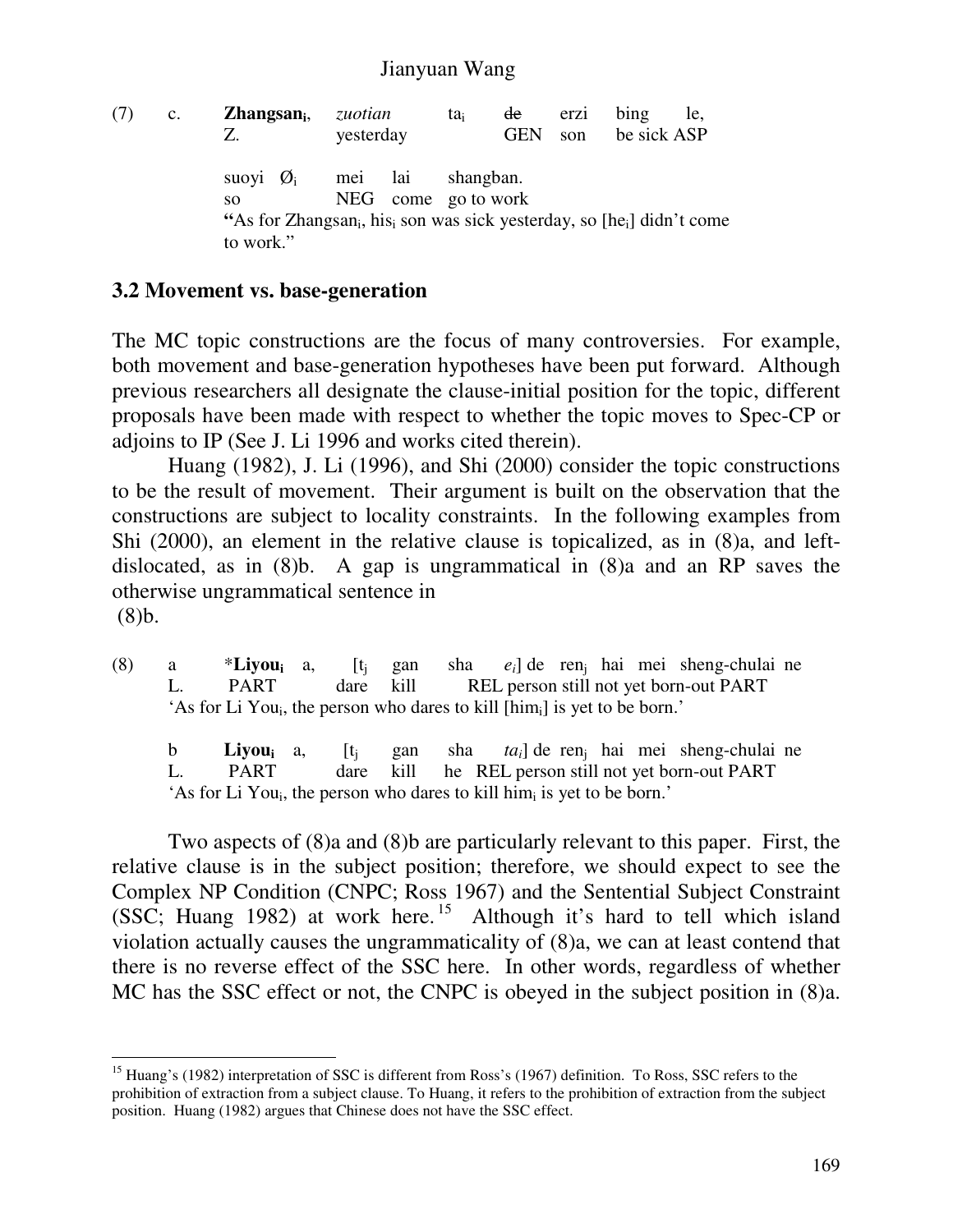In later sections, whether MC has the SSC becomes crucial, for the issue is directly related to the extractability of the possessor from the subject position.

Secondly, the RP *ta* in (8)b can be replaced by an anaphoric epithet *zhege yongshi* 'this warrior', as is shown in (8)c.

(8)c **Liyou<sup>i</sup>** a, [t<sup>j</sup> gan sha *zhege yongshii*] de ren<sup>j</sup> hai mei L. PART dare kill this warrior REL person still not yet sheng-chulai ne born-out PART 'As for Li You<sub>i</sub>, the person who dares to kill this warrior $_i$  is yet to be born.'

Following Lasnik's (1991) and Aoun & Choueiri's (2000) characterization of anaphoric epithets 16 , I claim that *zhege yongshi* 'this warrior' is both an Rexpression and a pronominal, i.e., the epithet has [+referential] and [+pronominal] features. Also, considering that the RP  $ta$  is bound by an element that is in an  $\overline{A}$ position in (8)b, and that the RP and the epithet can appear in the same position, I argue that the RP is a special kind of variable which has the [+pronominal] and [+referential] features (see Huang (1991) for a similar approach for the status of the Chinese null object). Interestingly, the RP *ta* resembles the Irish RPs in that the latter also has a dual nature. According to McCloskey (1990), the Irish RPs give rise to strong cross-over effects because they are variables; they display  $\bar{A}$ disjointness because they are also pronouns.

In contrast to the movement analysis discussed above,  $Xu \& Langendoen$ (1985; henceforth X&L) argue that the MC topic is base-generated. They propose the following structure for the MC topic constructions:

(9)  $[s \ X [s \ ... Y \ ...]]$ , where X is a major category and Y, possibly empty, is related to  $X$  (p. 20).

In  $(9)$ , X is the base-generated topic. Y is an element in the comment which is coindexed with X. Y may be empty, or it can be a pronoun. The authors explicitly argue against treating Y as a variable; instead, they liken Y to a pronoun.

X&L's proposal is partially correct in that they acknowledge a dependency relation between the topic and a position in the comment. In addition, their basegeneration account for the topic X also works for Ys that are RPs. From the discussion in Section 2, we've learned that a true RP is bound by a base-generated

<sup>&</sup>lt;sup>16</sup> Aoun & Choueiri (2000) call anaphoric epithets resumptive epithets. They point out that in Lebanese Arabic, these epithets get their pronominal feature from the anaphoric pronominal morpheme that occurs with the epithets. In the case with the MC anaphoric epithet in (8)c, then, the epithet acquires the pronominal feature from the anaphoric proform *zhege* 'this'.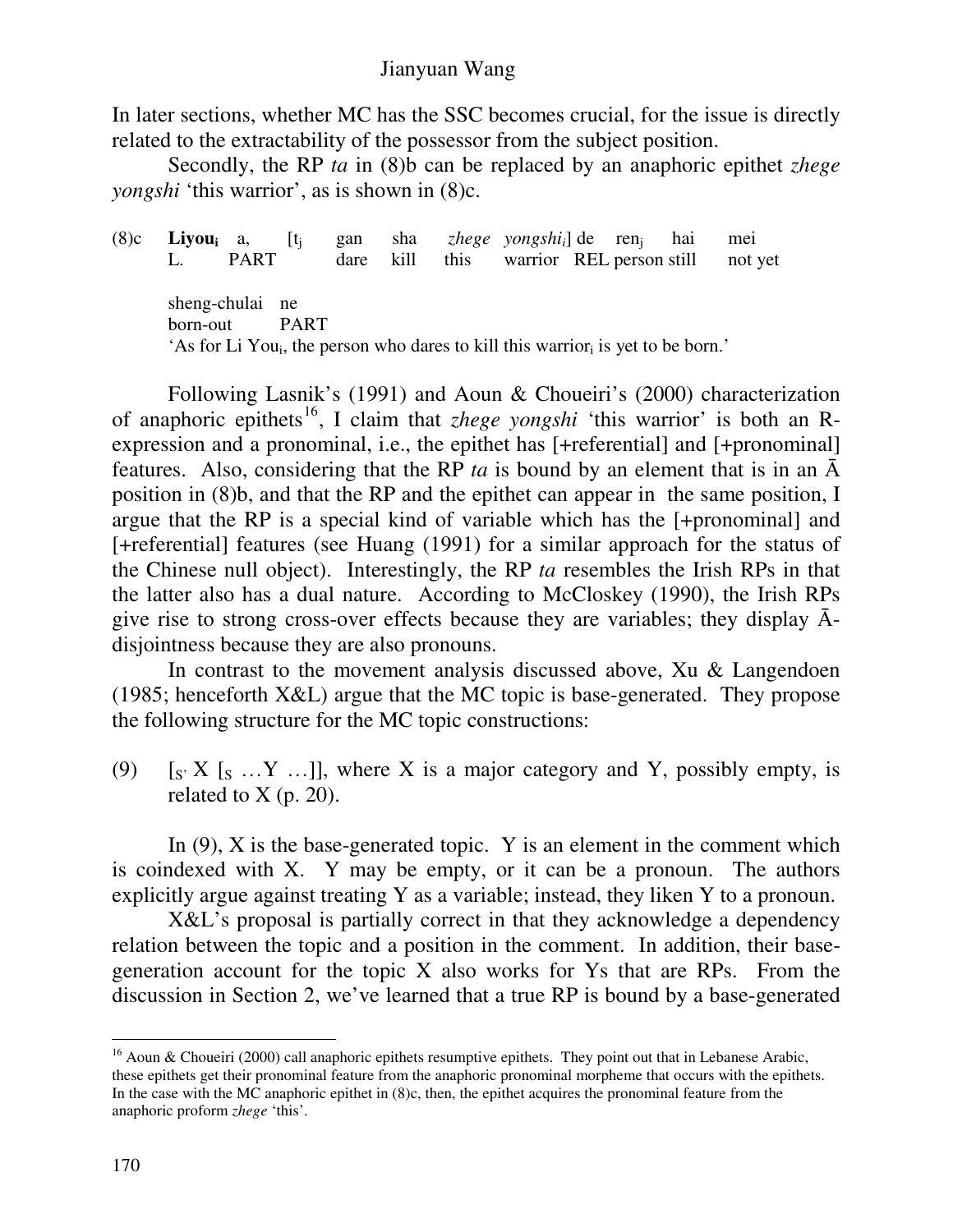operator. If we assume that the base-generated operator is packaged with the topic, then the topic needs to be base-generated as well.<sup>17</sup> This also leads to the conclusion of this subsection. That is, some MC topics, in particular, the topics that are co-referential with RPs, must be base-generated.

## **3.3 The topic constructions of the possessor**

## **3.3.1 The general ban on the extraction of the possessor**

It is ungrammatical to extract the possessor and leave the genitive marker *de* in-situ. This is shown in (10).

| (10) | a.            | Wo<br>xihuan<br>like     |           | Chaoyu                               | de<br><b>GEN</b> | play       | juben $(X&L 1985)$ |                    |
|------|---------------|--------------------------|-----------|--------------------------------------|------------------|------------|--------------------|--------------------|
|      |               | 'I like Chaoyu's plays.' |           |                                      |                  |            |                    |                    |
|      | $\mathbf b$ . | *Chaoyu <sub>i</sub> ,   | <b>WO</b> | xihuan                               | $e_i$            | de         |                    | juben $(X&L 1985)$ |
|      |               |                          |           | like                                 |                  | <b>GEN</b> | play               |                    |
|      |               |                          |           | 'As for Chaoyu, I like [his] plays.' |                  |            |                    |                    |

X&L attribute the ungrammaticality of (10)b to the stranding of the genitive marker *de*. They claim that the prohibition on the stranding of *de* is part of a general constraint on stranding prepositions and postpositions in the language (also see McDaniel 1986 and Sells 1987 for a similar constraint in Romani and Welsh, respectively).

However, there is one problem with X&L's claim. That is, if the stranding of *de* is the sole factor to rule out (10)b, then when *de* is fronted with the possessor, the sentence should be grammatical.<sup>18</sup> Interestingly, as  $(10)c$  shows, this is not true.

| $(10)$ c. | *Chaoyu                                |  | de <sub>i</sub> , wo xihuan | $e_i$ juben |
|-----------|----------------------------------------|--|-----------------------------|-------------|
|           | C. GEN I like                          |  |                             | play        |
|           | 'As for Chaoyu's, I like [his] plays.' |  |                             |             |

The ungrammaticality of (10)c seems to imply that compared to the prepositions and postpositions in MC, *de* is a different head, i.e., *de* takes a specifier, whereas a preposition or postposition does not. Below are some parallel examples of the preposition *zhai* 'at'. Temporal adverbs such as *zhai sandian* 'at

<sup>&</sup>lt;sup>17</sup> What I mean by *package* refers to the situation in which the operator moves with the topicalized element, or is base-generated with the left-dislocated element in Spec-CP.

 $18$ Like English, MC allows the combination of the possessor and the genitive marker to stand alone. Yet this does not mean that the possessor and the genitive marker form a constituent. In the case of the English combination such as *John's,* the '*s* is cliticized to the possessor instead.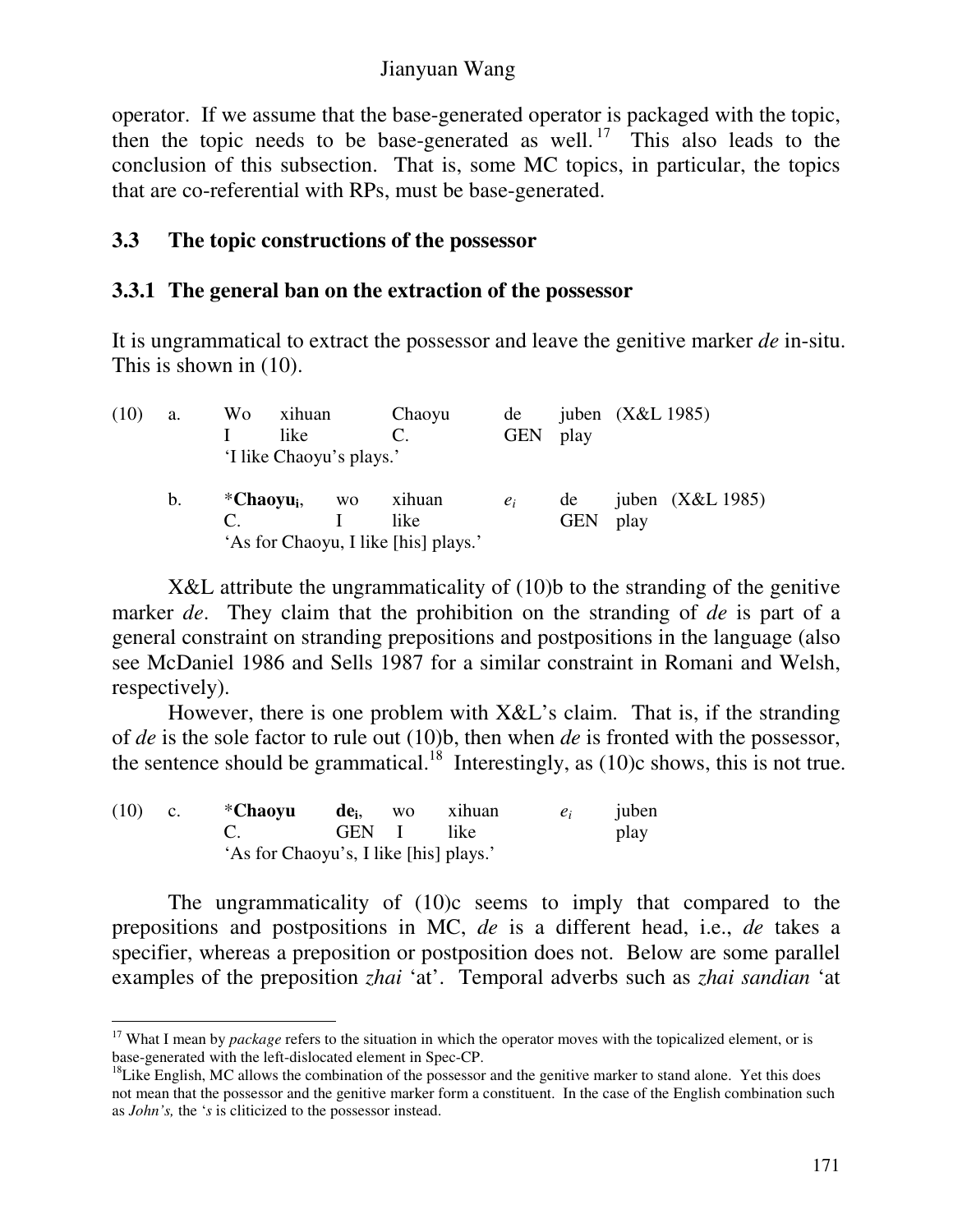three o'clock' in (11) are called movable adverbs in L&T (1981), as they appear either before or after the topic or subject.

| (11) | a.             | Wo                       | yao                                              | zhai            | sandian     |                    | 11an  | <b>WO</b>    | (de)                      | daoshi             |                   |
|------|----------------|--------------------------|--------------------------------------------------|-----------------|-------------|--------------------|-------|--------------|---------------------------|--------------------|-------------------|
|      |                |                          | will                                             | at              |             | three o'clock meet |       | - 1          | <b>GEN</b>                | advisor            |                   |
|      |                |                          | 'I will meet with my advisor at three o'clock.'  |                 |             |                    |       |              |                           |                    |                   |
|      | b.             | * Sandian <sub>i</sub> , | three o'clock I                                  | <b>WO</b>       | yao<br>will | zhai<br>at         | $e_i$ | 11an<br>meet | <b>WO</b><br>$\mathbf{1}$ | (de)<br><b>GEN</b> | daoshi<br>advisor |
|      |                |                          | 'At three o'clock, I will meet with my advisor.' |                 |             |                    |       |              |                           |                    |                   |
|      | $\mathbf{c}$ . | Zhai                     | sandian <sub>i</sub>                             |                 | <b>WO</b>   | yao                | $e_i$ | 11an         | <b>WO</b>                 | (de)               | daoshi            |
|      |                | at                       |                                                  | three o'clock I |             | will               |       | meet         | $\mathbf{I}$              | <b>GEN</b>         | advisor           |
|      |                |                          | 'At three o'clock, I will meet with my advisor.' |                 |             |                    |       |              |                           |                    |                   |

(11)a has the prepositional phrase *zhai sandian* 'at three o'clock' between the auxiliary verb and the main verb. (11)b attempts to front the prepositional object *sandian* 'three o'clock' alone, and the sentence is ungrammatical. (11)c demonstrates that pied-piping of the preposition *zhai* 'at' saves the ungrammaticality caused by the stranding of the preposition. Comparing (10)c with (11)c, we can see that *de* is indeed a different head, i.e., it does not form a constituent with the possessor; rather, it has the possessor as the specifier. In the tree diagrams below, (iii)a illustrates the structure of the possessive phrase *Chaoyu de juben* 'Chaoyu's play', whereas (iii)b shows the structure of the prepositional phrase *zai sandian* 'at three o'clock'.



The core of X&L's explanation for the general ban on the extraction of the possessor is that the stranding of the genitive marker parallels the stranding of prepositions and postpositions, and that neither is sanctioned in Chinese. The examples in this subsection, i.e., (10)a-c, are about extraction from the object position. Next, we look at Huang's analysis of the extraction from the subject as well as the object position.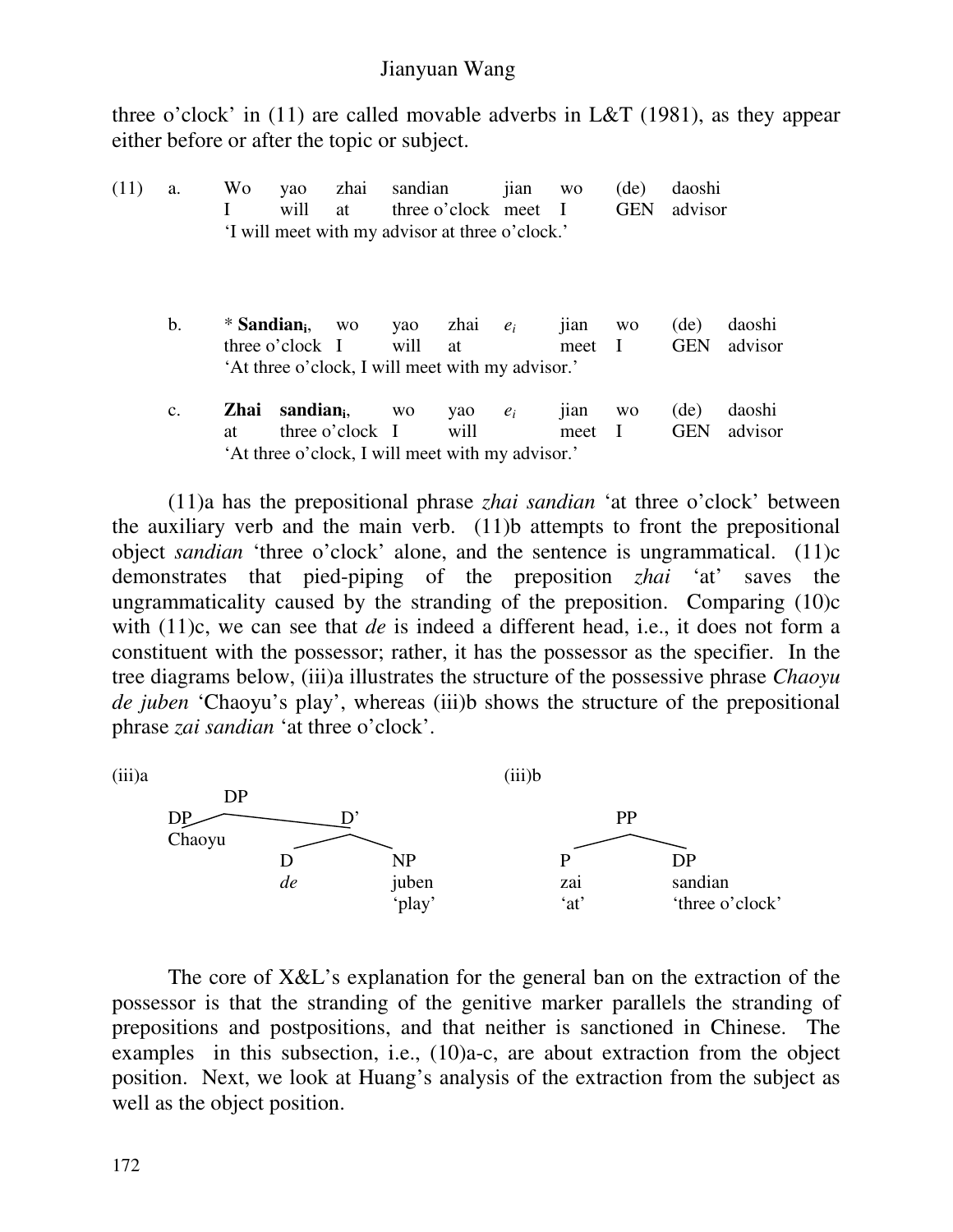## **3.3.2 The subject-object asymmetry in the extractability of the possessor**

Huang (1982) first notices what he calls the subject-object asymmetry in the extractability of the possessor. According to Huang, extraction of the possessor out of a subject is grammatical, whereas the extraction is not grammatical from an object. Data (1)a and (2)a are repeated below as (12) and (13), respectively. In the ungrammatical sentence in (12), the possessor *Zhangsan* is extracted from the object. In contrast, in (13) the possessor *Zhangsan* is extracted from the subject, and the sentence is a perfect sentence.

| (12) | <b>*Zhangsan</b> <sub>i</sub> , Lisi xihuan                             |            | $e_i$                                         | (de)       | baba    |
|------|-------------------------------------------------------------------------|------------|-----------------------------------------------|------------|---------|
|      | $Z_{\cdot\cdot}$                                                        | like       |                                               | <b>GEN</b> | father  |
|      | 'As for Zhangsan <sub>i</sub> , Lisi likes [his <sub>i</sub> ] father.' |            |                                               |            |         |
| (13) | <b>Zhangsan</b> <sub>i</sub> , $e_i$                                    | de         | baba                                          | hen        | youqian |
|      | Z.,                                                                     | <b>GEN</b> | father                                        | very       | rich    |
|      |                                                                         |            | 'As for Zhangsan, [his] father is very rich.' |            |         |

Huang (1982) analyzes the asymmetry as a pragmatic issue. That is, (12) is ungrammatical because the intervening subject *Lisi* is interpreted as the possessor of *baba* 'father'; as a result, the comment does not say anything about the topic. Huang (1987) develops this analysis into a constraint called the Minimal Distance Condition (MDC), i.e., the possessor should be the closest NP to the possessum. The nature of the MDC can be construed as proper antecedent government, i.e., the relativized minimality in the sense of Rizzi (1990).

Huang (1984) appeals to the theta-role assignment of inalienably possessed NP. That is, he claims that the inalienably possessed NP assigns a theta-role to the possessor, and thus allows the possessor to move out. This proposal does not work since extraction from the object possessive phrase is not possible even when the possessive phrase is of inalienable possession, as is shown in (12).

One may wonder whether Huang has been aiming at a combination of the above-mentioned proposals. That is, are there actually two constraints at work here, namely, the constraint on theta-role assignment and the MDC? If the answer to the question is yes, we would expect to see successful extraction from the subject occur only with inalienable possession structures. However, this study finds that the so-called asymmetry persists with alienable possession structures as well, and this is shown in (14)a and (14)b. (14)a and (14)b replicate (2)a and (2)b, which supposedly exemplify successful extraction from an inalienable possession structure in the subject position. Therefore, we see that Huang's proposals don't work even when combined.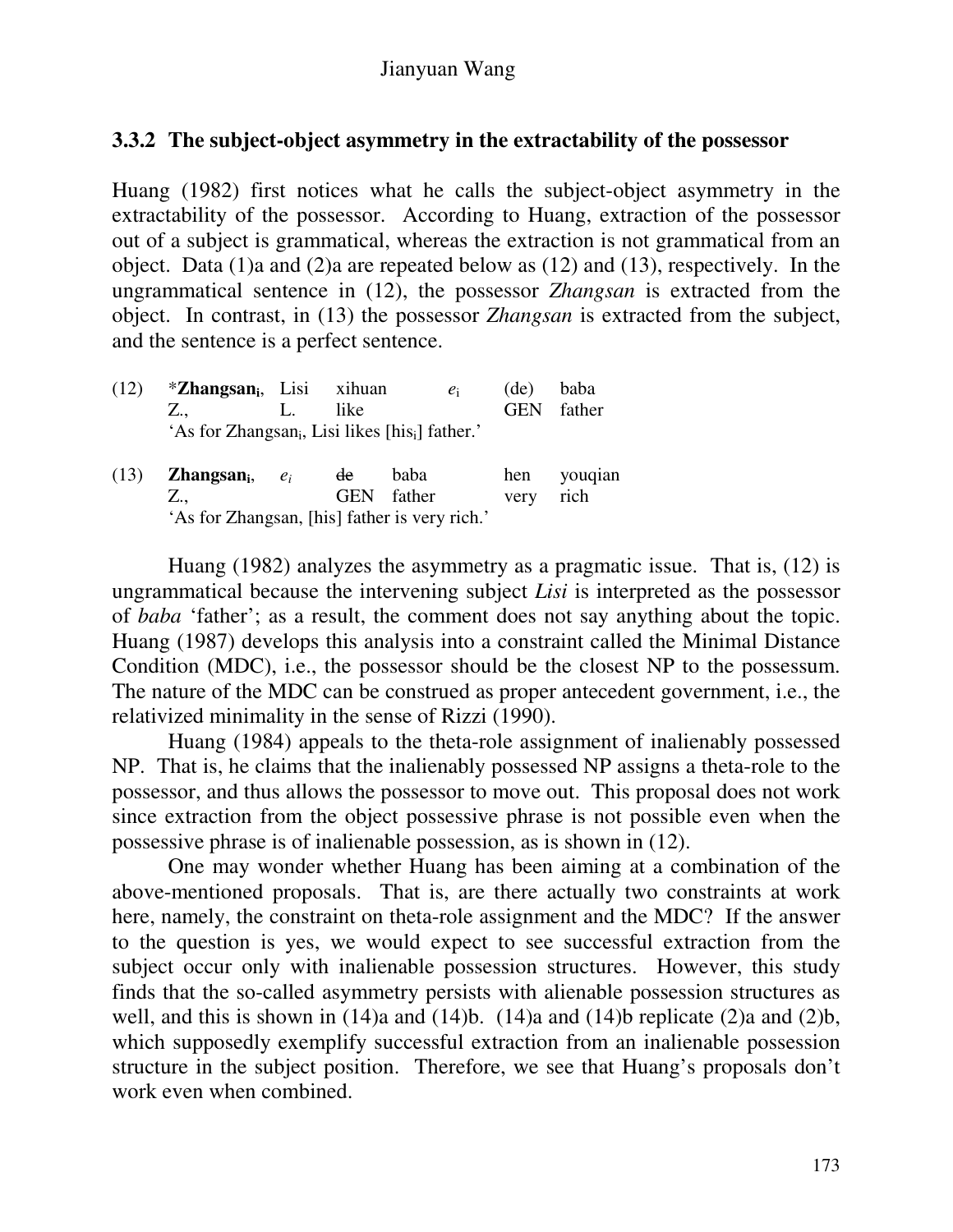| (14) | a. | $Z$ hangsan <sub>i</sub> , | $e_i$           | de         | che | banlu                                                | paomao    | le         |
|------|----|----------------------------|-----------------|------------|-----|------------------------------------------------------|-----------|------------|
|      |    | Z.,                        |                 | <b>GEN</b> | car | halfway                                              | be broken | <b>ASP</b> |
|      |    |                            |                 |            |     | 'As for Zhangsan, [his] car was broken on the road.' |           |            |
|      | b  | Zhangsan <sub>i</sub>      | ta <sub>i</sub> | (de)       | che | banlu                                                | paomao    | le         |
|      |    | Z.,                        | he              | GEN car    |     | halfway                                              | be broken | <b>ASP</b> |
|      |    |                            |                 |            |     | 'As for Zhangsan, his car was broken on the road.'   |           |            |

What lies behind Huang's proposals is his observation that Chinese does not have the SSC effect. Contrary to Aoun & Li's (1989) claim that the Chinese INFL is not a proper head-governor, given its degenerate nature, Huang (1984) speculates that the subject position, and even the topic position, may nevertheless be properly governed by INFL in Chinese. However, we saw a counterexample to Huang's observation in Section 3.2. Recall that (8)a shows that MC does have the SSC, otherwise we would expect to see the CNPC rendered violable in the subject position. By the same token, other island conditions such as the LBC should remain inviolable from the subject position, too.

# **3.3.3 The Symmetrical Hypothesis**

I hypothesize the non-existence of the subject-object asymmetry, and instead propose that the LBC rules out the extraction of the possessor from both the subject and the object position. I call the proposal the Symmetrical Hypothesis. Given that LBC is a constraint on movement itself, the position of the possessive phrase from which the extraction takes place should not affect the extractability. However, I show that LBC is violable, and that what contributes to the violation is an intricate matter.

First, I suggest that the MC possessive phrase has the structure in (15).

(15) The Structure of the MC Possessive Phrase



The structure in (15) was first proposed in Abney (1987) for the English possessive phrase. In essence, Abney's DP hypothesis parallels D with INFL. As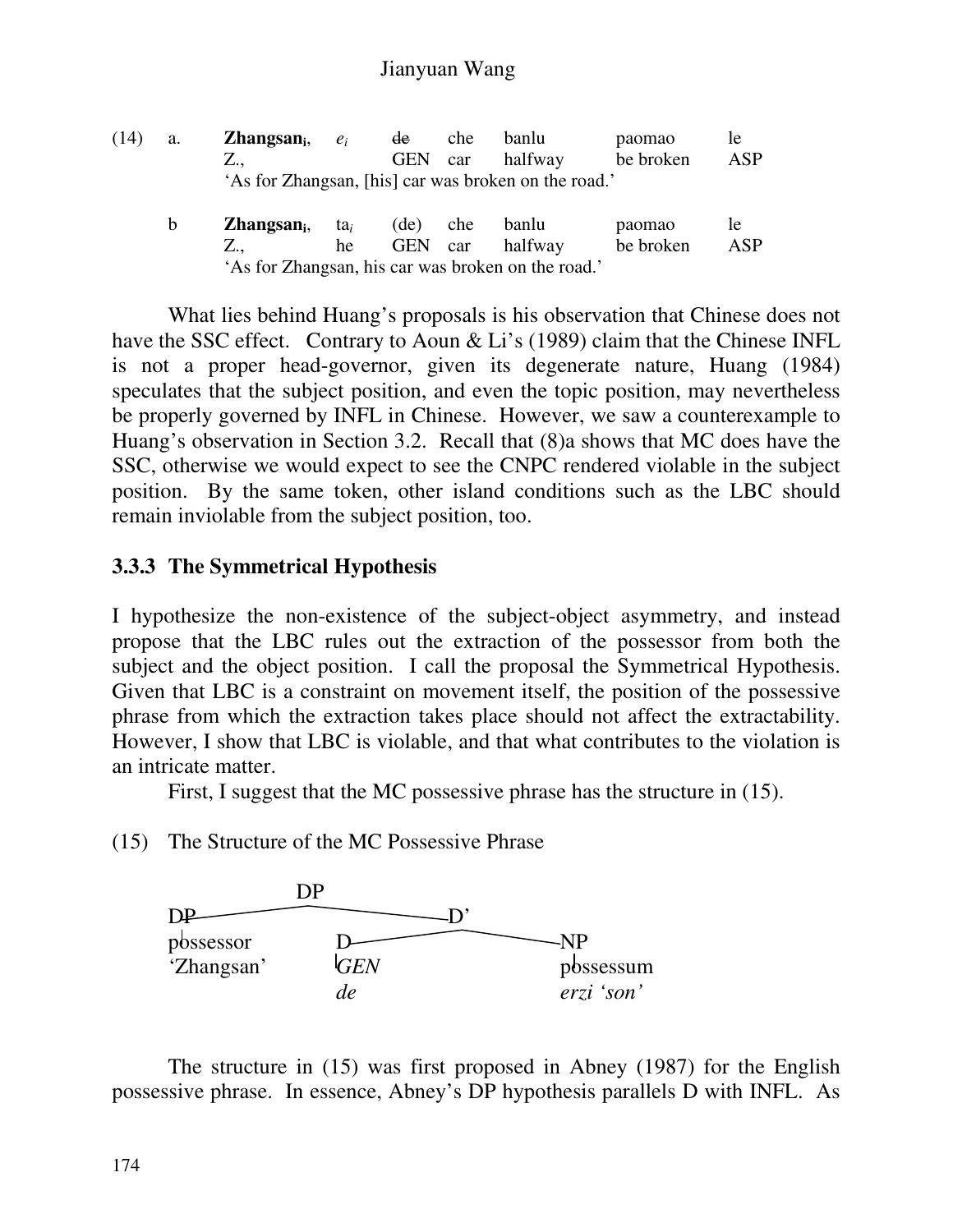a result, as a functional head, D bears [AGR]. MC and English possessive phrases both have a lexicalized D, i.e., the genitive marker *'s* in English, and the *de* in MC. However, unlike English whose D is never null, D in MC can be null or overt.

Note that in (15), the possessor is in the leftmost position of the possessive DP. What follows from the structure in (15) is that the LBC should prohibit the extraction of the possessor.

(16) Left Branch Condition (Ross 1986: 127)

No NP which is the leftmost constituent of a larger NP can be reordered out of this NP by a transformational rule.

Given that LBC is a constraint on movement, I am tempted to postulate that the extraction site should not alter the LBC effect. However, LBC is violable. Uriagereka (1988, as cited in Gavruseva 2000) notices a correlation between the morphological status of D and the extractability of the possessor: when D is overt, D is "rich", and the possessor cannot be extracted; when D is null, D is impoverished, and the possessor extraction becomes possible. The proposal works for English in that D in the language is always overt, and the possessor extraction is always blocked. For MC, the proposal predicts that when D is null, the possessor should be able to extract. However, this is not always true for MC.

Boeckx (2001) appeals to non-agreement for cases in which successful extraction occurs. Recall that the DP Hypothesis assigns the [AGR] feature to D. When D is null, the possessor becomes the non-agreeing element, and extraction becomes possible. Like Uriagereka's proposal, Boeckx's also works for English, and for some but not for all of the MC data. Let's see how this is so with examples (17) and (18).

(1)a is repeated as (17). Here, *de* in parentheses refers to the situation in which ungrammaticality results with or without *de*. The proposals discussed above cannot account for the example. That is, although *de* is optional, which means that D may be null, the possessor still cannot extract from the object position.

(17) \***Zhangsan<sup>i</sup>**  $\mathbf{x}$ ihuan [ $e_i$  (de) baba]<sub>obi.</sub> Z., L. like GEN father 'As for Zhangsan<sub>i</sub>, Lisi likes [his<sub>i</sub>] father.'

(2)a is repeated as (18). The strikethrough of *de* in the example refers to the situation in which *de* must be null. This time, we see that the proposals can account for the examples. That is, when D is null, the possessor can extract from the subject position.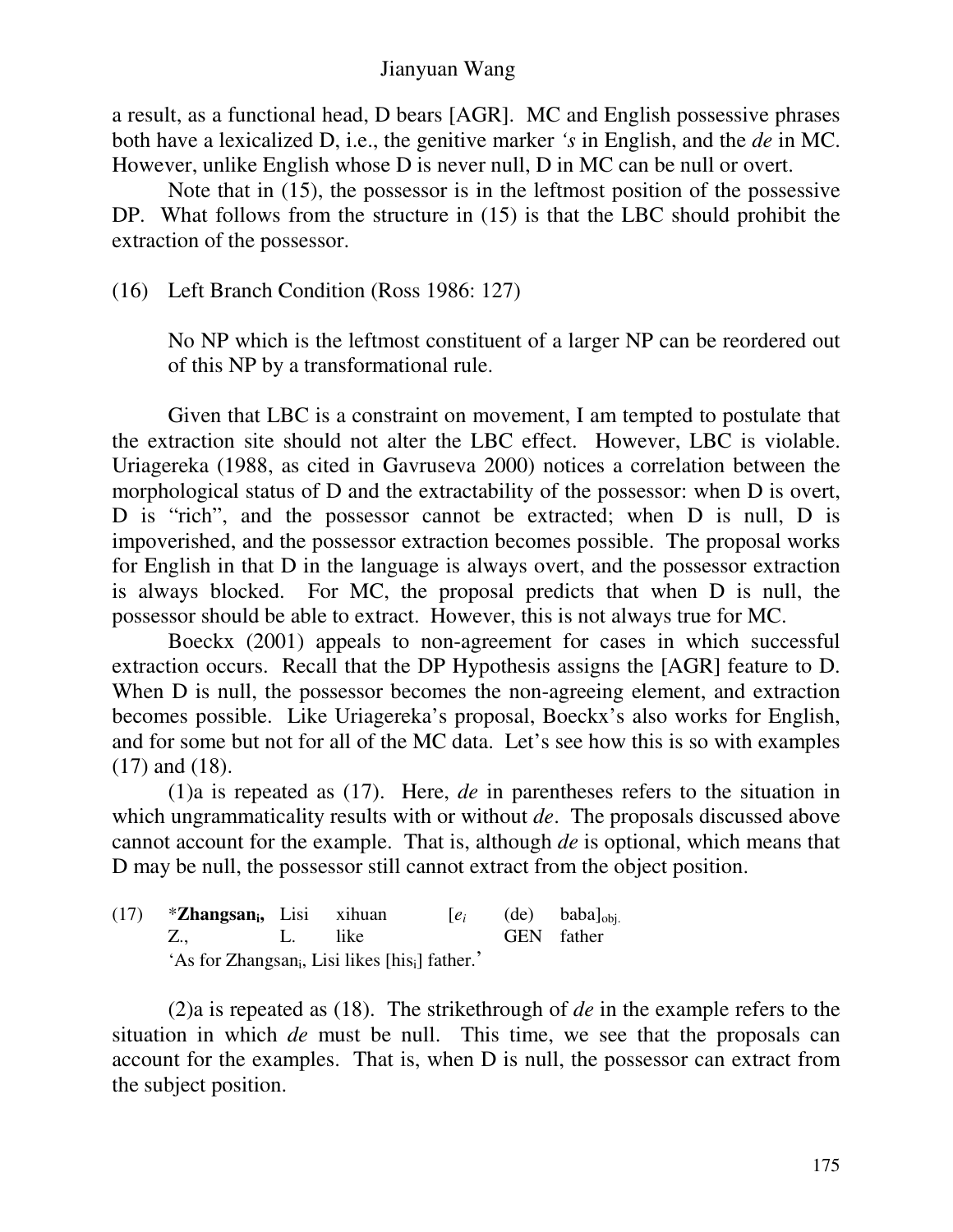| (18) <b>Zhangsan</b> <sub>i</sub> , $[e_i]$ |  | <del>de</del> baba] <sub>subi.</sub>          | hen youqian $19$ |
|---------------------------------------------|--|-----------------------------------------------|------------------|
| $\mathcal{L}$                               |  | GEN father very be rich                       |                  |
|                                             |  | 'As for Zhangsan, [his] father is very rich.' |                  |

It seems that whether *de* is null or overt affects the extractability of the possessor, yet the morphological status of *de* is not the sole factor for successful extraction. That is, the extraction site does seem to count. In this way, it seems that we have come back to where we started, i.e., Huang's subject-object asymmetry. More precisely, we've come back to Huang's observation that Chinese does not have the SSC effect. Yet, as is discussed in 3.2, MC does have the SSC. If we assume that MC has the SSC effect in general, but the effect is absent when a leftmost DP is extracted out of a larger DP that is in the subject position, we wouldn't be able to explain why the LBC becomes violable in the subject position, but the CNPC does not. I propose a different account instead. That is, (17) and (18) give the illusion of the asymmetry only because they have the structures in (19) and (20).



As is shown in (20), the possessor is topicalized from the possessive phrase that is in the topic position. Phrasal movement of the subject possessive phrase happens first, followed by the possessor extraction from the topic position, not from the subject position. In contrast, in (19), the possessor is topicalized directly from the object possessive phrase. One may ask what renders the LBC violable in a language in which the condition is clearly attested. In particular, what sanctions the LBC violation from a derived position? According to Boeckx (2001), in some Austronesian languages, extraction of the leftmost element of a DP is allowed if the extraction site is within a moved element, in particular, if the moved element is in a position higher than the subject position, e.g., the topic position. Note that extraction out of moved elements contradicts the Freezing Principle proposed in Wexler & Culicover (1980).

(20) differs from (19) in the extraction site: the LBC may not be violated from an argument position, whereas it may be violated out of a non-argument position. What could be a possible reason for the difference in the extractability is

<sup>&</sup>lt;sup>19</sup>*Youqian* 'very rich' literally means 'to have money'. I treat *youqian* as a compound verb and a stative predicate here.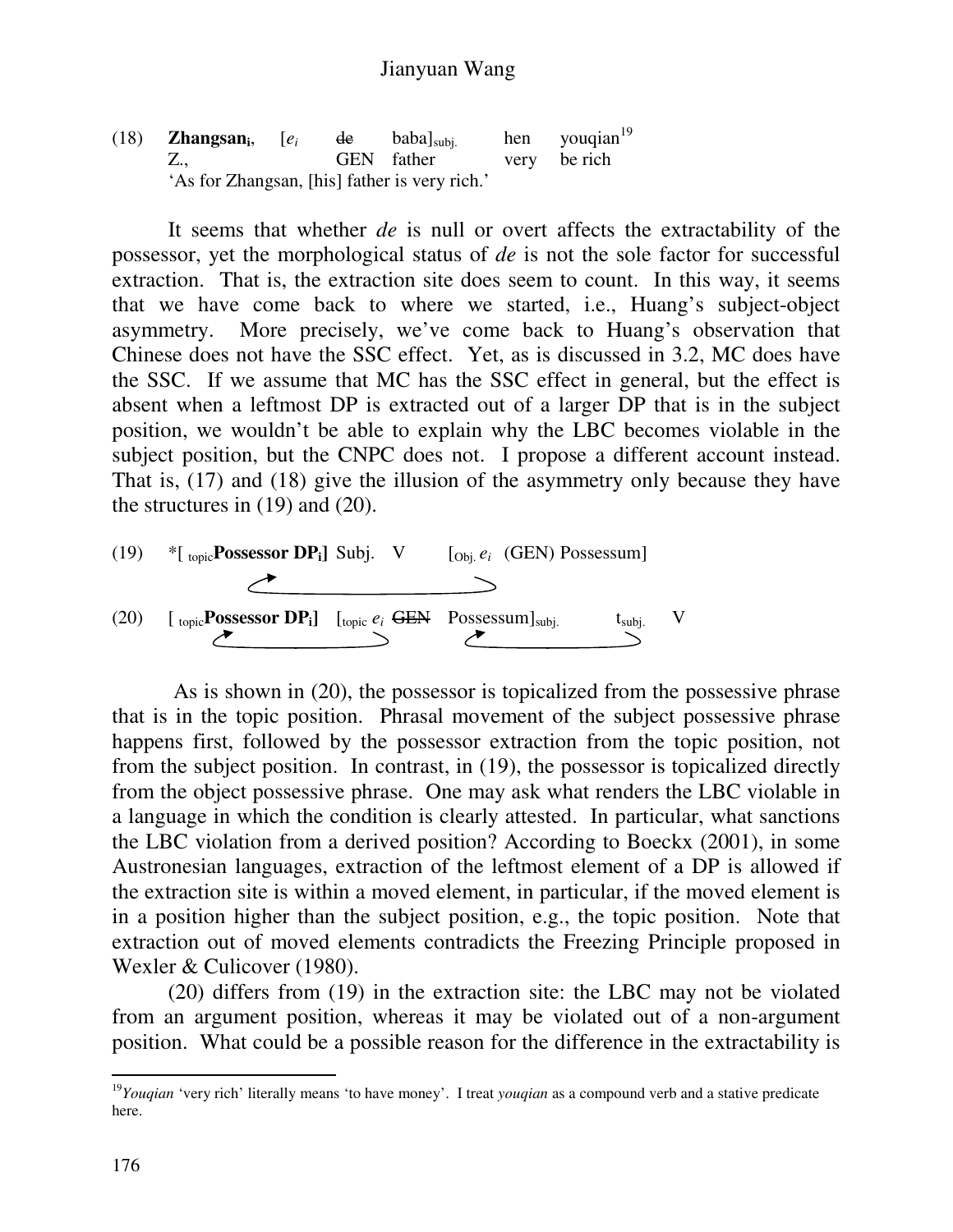that non-argument positions are derived positions. More precisely, they are  $\bar{A}$ positions in the left periphery, where movement is triggered not only by featurechecking, but also for the interpretation of discourse (Rizzi 1997). Considering that the LBC is a constraint on the output, the constraint may be violated for reasons that are non-representational. When the exaction site is in the left periphery, the LBC may be violated for discourse purposes. For example, the need for an element in the left periphery to be interpreted as a topic is so strong, the LBC is sacrificed so that the element can be topicalized to a higher  $\bar{A}$  position.<sup>20</sup> The speculation needs evidence. I pursue this issue further in Section 7.

In addition to (19), in which the extraction of the possessor from the object is ungrammatical, the Symmetrical Hypothesis will also rule out (21), which attempts to extract the possessor from a subject directly. I propose the schema in (21)b for (2)b, which has a true RP. Note that the RP is inside the subject possessive phrase, which is an island according to the Symmetrical Hypothesis.



# *3.3.4 Empirical evidence for the Symmetrical Hypothesis*

Another consequence of the Symmetrical Hypothesis is that MC must allow consecutive topicalization, as is illustrated in  $(20)$ , repeated below.<sup>21</sup>

(20) [ topic**Possessor DPi]** [topic *e<sup>i</sup>* GEN Possessum]subj. tsubj. V  $\sim$   $\sim$ 

MC does sanction consecutive topicalization in which an element that bears the topic feature can move to a clause-initial position consecutively. Let's first look at some examples adapted from X&L.

(22) a Wo bu jide ni shuo guo ta du guo **[zhe ben shu]** I NEG rememberyou say ASP he read ASP this CL book 'I don't remember you said he had read this book.'

 $^{20}$  As is pointed out by Andrew Carnie, the LBC may be an LF constraint, and thus may not apply to stylistic movement.

<sup>&</sup>lt;sup>21</sup> Note the schema in (20) contradicts Wexler & Culicover's Freezing Principle. To Wexler & Culicover, moved elements are islands, and therefore further movement out of the moved elements is prohibited.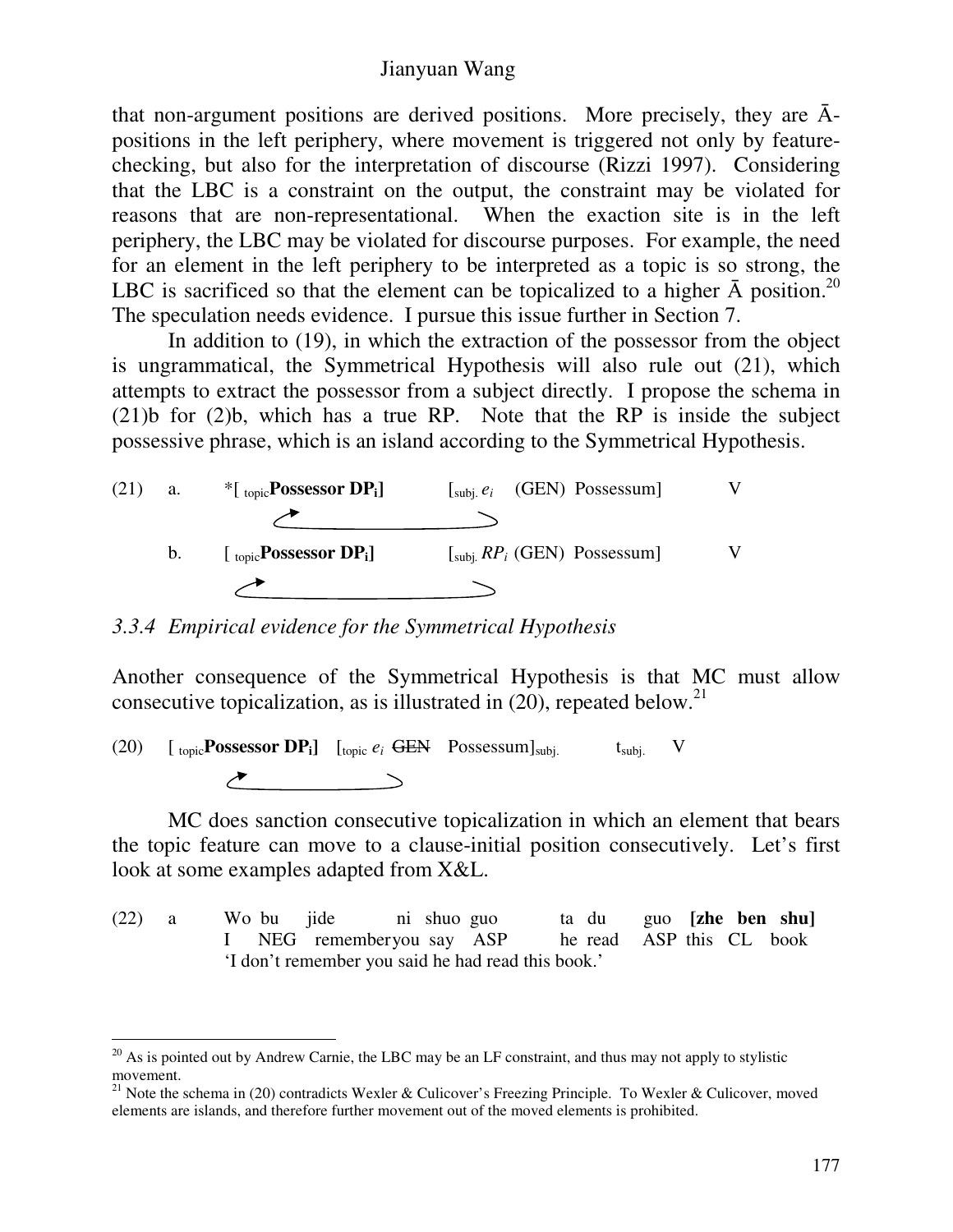- b Wo bu jide ni shuo guo **[zhe ben shu]**<sup>i</sup> ta du guo **t<sup>i</sup>** I NEG rememberyou say ASP this CL book he read ASP Lit. 'I don't remember you said this book he had read.'
- c Wo bu jide **[zhe ben shu]**<sup>i</sup> ni shuo guo **ti'** ta du guo **t<sup>i</sup>** I NEG rememberthis CL book you say ASP he read ASP Lit. 'I don't remember this book you said he had read.'
- d **[zhe ben shu]**<sub>i</sub> wo bu jide  $t_i$ <sup>"</sup> ni shuo guo  $t_i$ <sup>'</sup> ta du guo  $t_i$  this CL book I NEG remember you say ASP he read ASP this CL book I NEG remember you say ASP he read ASP Lit. 'This book I don't remember you said he had read.'

From the examples in (22), we can see that *zhe ben shu* 'this book' starts out in the deeply embedded object position in (22)a. It moves to the topic position of its own clause in (22)b. It moves to the topic position of the next higher clause in (22)c, and then raises to the topic position of the matrix clause in (22)d. What is worthy of note is that  $(22)a$ -d are each independently grammatical. The examples also illustrate the successive cyclic movement of the topic that results in (22)d.

Furthermore, MC allows phrasal movement from the object position. What this means is that an object possessive phrase can move to the topic position, as is shown in  $(23)a-b$ .

| (23) | a | Zuotian,<br>yesterday<br>'Yesterday, Lisi drove Zhangsan's car.'      | L.             | Lisi kai le<br>drive ASP Z. |                  | Zhangsan |                                    | de<br><b>GEN</b> | che<br>car           |       |
|------|---|-----------------------------------------------------------------------|----------------|-----------------------------|------------------|----------|------------------------------------|------------------|----------------------|-------|
|      | b | Zuotian,<br>yesterday<br>Lit. 'Yesterday, Zhangsan's car Lisi drove.' | Zhangsan<br>Z. |                             | de<br><b>GEN</b> | car      | <b>che</b> <sub>i</sub> Lisi<br>L. | kai<br>drive     | <sub>le</sub><br>ASP | $e_i$ |

When *Zhangsan* is topicalized from the topic position, we get (23) c, which is a perfect sentence in MC. Note in (23)c, the sentential adverb *zuotian* 'yesterday' comes between the topicalized possessor and the possessum. (23)c thus shows that extraction from a topicalized element is possible.

| $(23)$ c |                                                         | <b>Zhangsan</b> <sub>i</sub> , zuotian $[e_i$ <del>de</del> che i Lisi kai le $e_i$ |  |  |  |  |  |  |  |  |  |
|----------|---------------------------------------------------------|-------------------------------------------------------------------------------------|--|--|--|--|--|--|--|--|--|
|          |                                                         | Z., yesterday GEN car L. drive ASP                                                  |  |  |  |  |  |  |  |  |  |
|          | Lit. 'As for Zhangsan, yesterday [his] car Lisi drove.' |                                                                                     |  |  |  |  |  |  |  |  |  |

An RP *ta* can replace the gap in (23)c, as is shown in (23)d.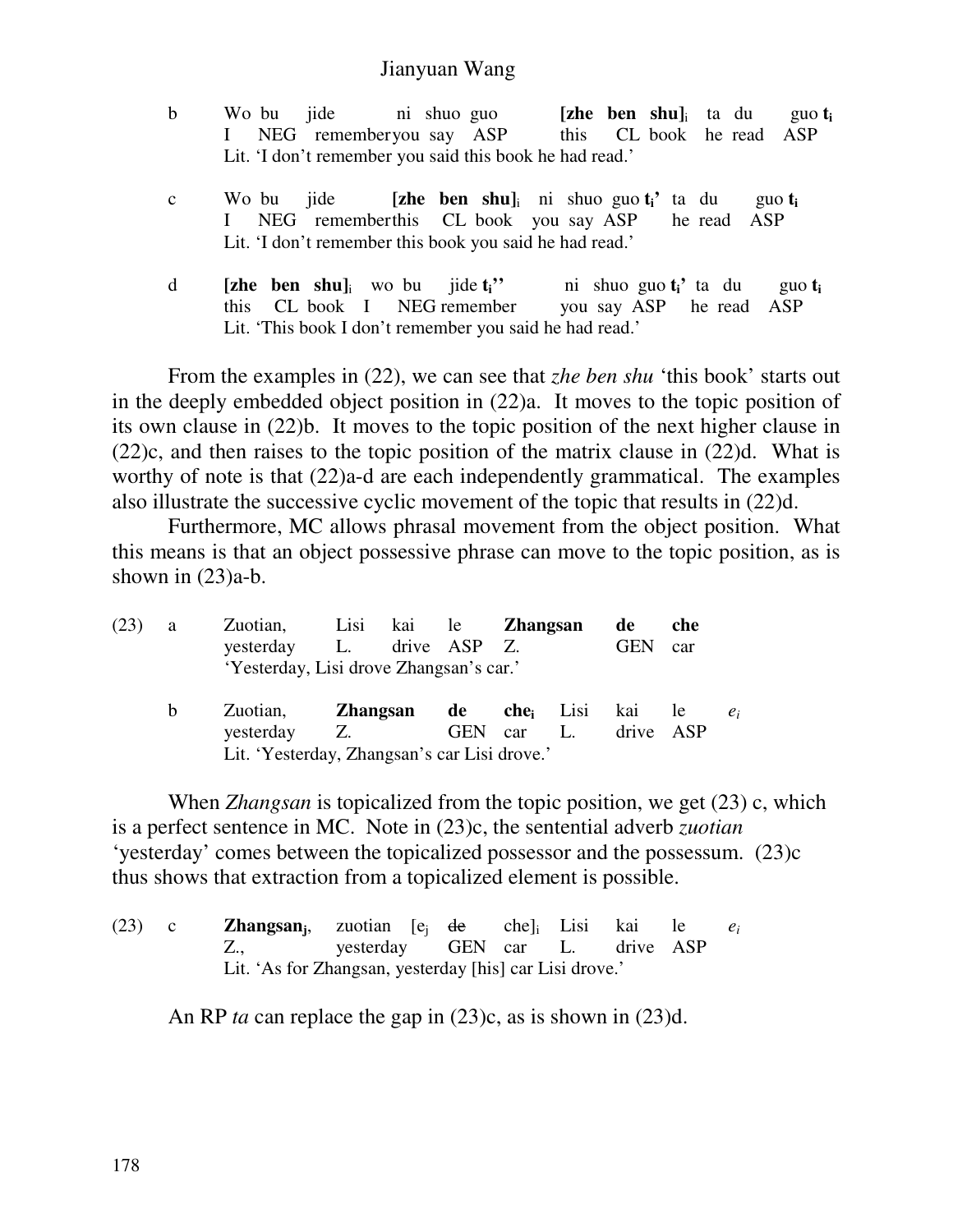d **Zhangsan<sup>j</sup>** , zuotian [ta<sup>j</sup> (de) che]<sup>i</sup> Lisi kai le *e<sup>i</sup>* Z. yesterday he GEN car L. drive ASP Lit. "As for Zhangsan, yesterday his car Lisi drove.'

(23)c replicates the pattern of the gap in (2)a, and (23)d copies the pattern of the RP in (2)b. From the discussion in 3.3.3, we see that (2)a is hypothesized to have the possessor extracted from a topic position, whereas (2)b is considered to have an RP in the subject position. (23)c and (23)d thus pose a problem to the above-mentioned hypothesis, as the two examples reflect extraction from the topic position and resumption in the topic position, respectively. Furthermore, the RP in (2)a is considered to be a true RP in an island, whereas the RP in (23)d is not in an island. I discuss the problem further in Section 7.

#### **3.3.5 Theoretical consequences of the Symmetrical Hypothesis**

As is discussed in Sections 3.3.3 and 3.3.4, the Symmetrical Hypothesis has two consequences: the MC RPs are true RPs residing in islands; and MC allows consecutive topicalization. A third consequence follows. That is, there should be some motivation for a double-topic construction, as is schematized in (25), as opposed to a single-topic construction, as in (24).



First, I claim that there is a subtle, yet detectable semantic difference between these two constructions. Namely, with the double-topic constructions, the second topic, the possessum, becomes a contrastive topic.<sup>22</sup> That is, the possessor topic sets up a general frame for the comment, whereas the possessum topic reduces the range of the comment to some entity that forms a possessive relationship with the possessor, by contrasting with some other entity that also holds a possessive relationship with the same possessor. Take the following sentence as an example.

 $22$  One may ask whether the constructions under discussion are instead focus constructions. Rizzi (1997) discusses the differences between topic and focus constructions, of which two differences are relevant to our data. A topic can have a resumptive pronoun/clitic in the comment, whereas the focus cannot. Also, a clause can have multiple topics, but it can only have one focus. Based on the data we've seen so far, I contend that we are dealing with topic constructions here. Also see Lambrecht (1994) for discussions on contrastive topics.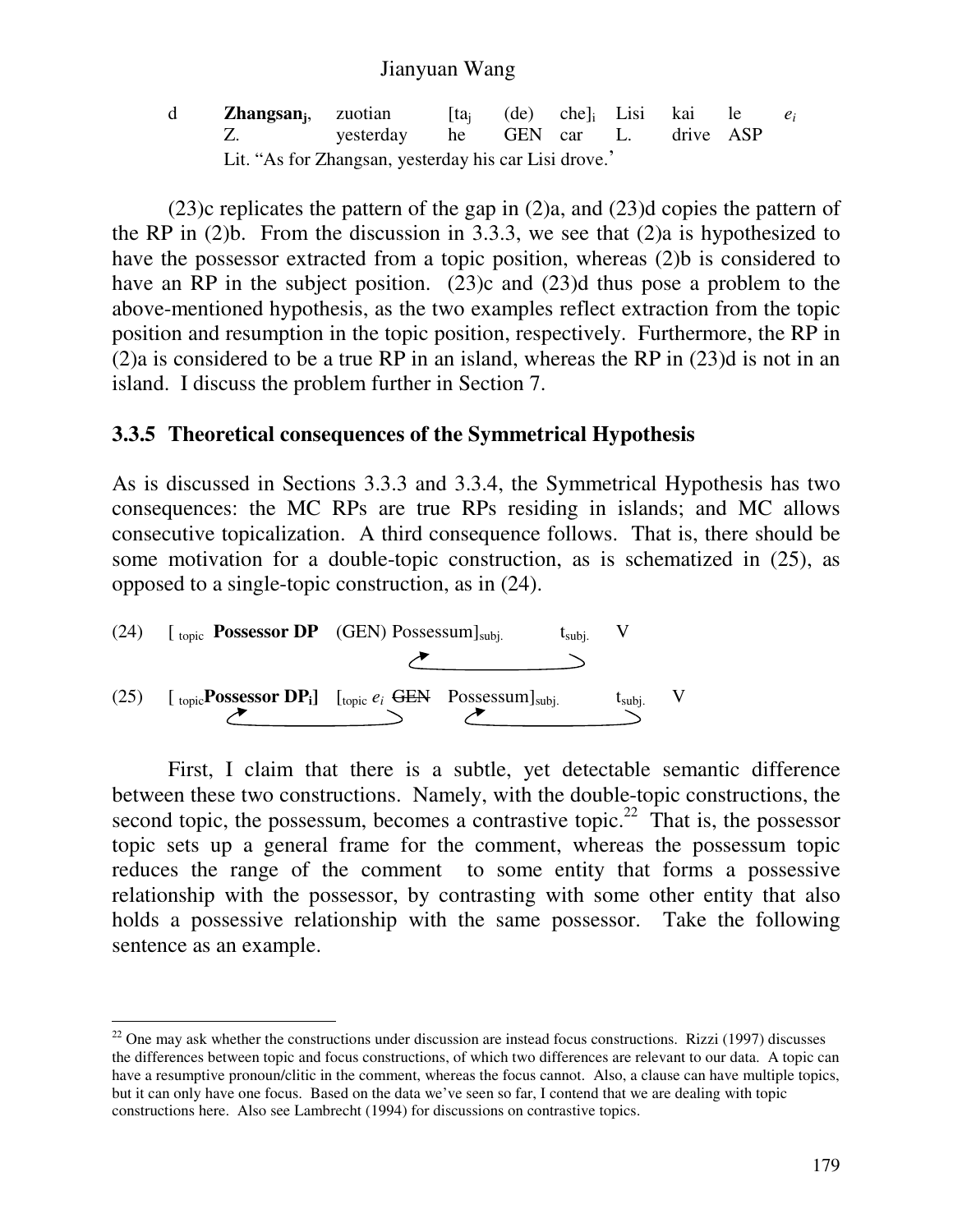(26) **Zhangsan<sup>i</sup> ,** *e<sup>i</sup>* de baba hen youqian Z., GEN father very rich 'As for Zhangsan, [his] father is very rich.'

The sentence has two topics, namely, the possessor and the possessum. It may mean that as for Zhangsan, his *father* is very rich; yet his *mother* may not. Compare (26) with (27), which has only one topic. The comment in (27) is about Zhangsan's father, and we do not detect a different frame for the comment.

(27) **Zhangsan (de) baba,** hen youqian Z., GEN father, very rich 'As for Zhangsan's father, [he] is very rich.'

Let's look at examples in which the object possessive phrase is topicalized.

| (28) | <b>Zhangsan</b>                               | (de)<br><b>GEN</b> | meimei <sub>i</sub> . | younger sister,<br>'As for Zhangsan's younger sister, Lisi likes [her].'      | Lisi | xihuan<br>like | $e_i$          |       |
|------|-----------------------------------------------|--------------------|-----------------------|-------------------------------------------------------------------------------|------|----------------|----------------|-------|
| (29) | <b>Zhangsan</b> <sub>i</sub> , $[e_i]$<br>Z., |                    | de<br><b>GEN</b>      | meimei<br>younger sister<br>'As for Zhangsan, his younger sister Lisi likes.' |      | Lisi           | xihuan<br>like | $e_i$ |

(28) has one topic whereas (29) has two. (29) can be interpreted as the following: as for Zhangsan, his *younger sister* Lisi likes; yet his *younger brother* Lisi may not like. With the single-topic sentence in (28), the meaning is simpler, for it only talks about Zhangsan's younger sister.

The semantic difference manifests itself in syntax, and motivates a doubletopic construction, in contrast to a single-topic construction. This is illustrated in Section 4.2.

# **4. The non-optionality of the MC RPs**

In Section 3, I argued that the extraction of the possessor is ungrammatical, and therefore the RPs that appear in the topic constructions of the possessor reside in islands. In this section, I revisit the data introduced at the beginning of the paper, and argue that the RPs are not optional.

# **4.1 The non-optionality of MC RPs**

Let's first look once again at (1)a and (1)b, repeated below as (30)a and (30)b, respectively.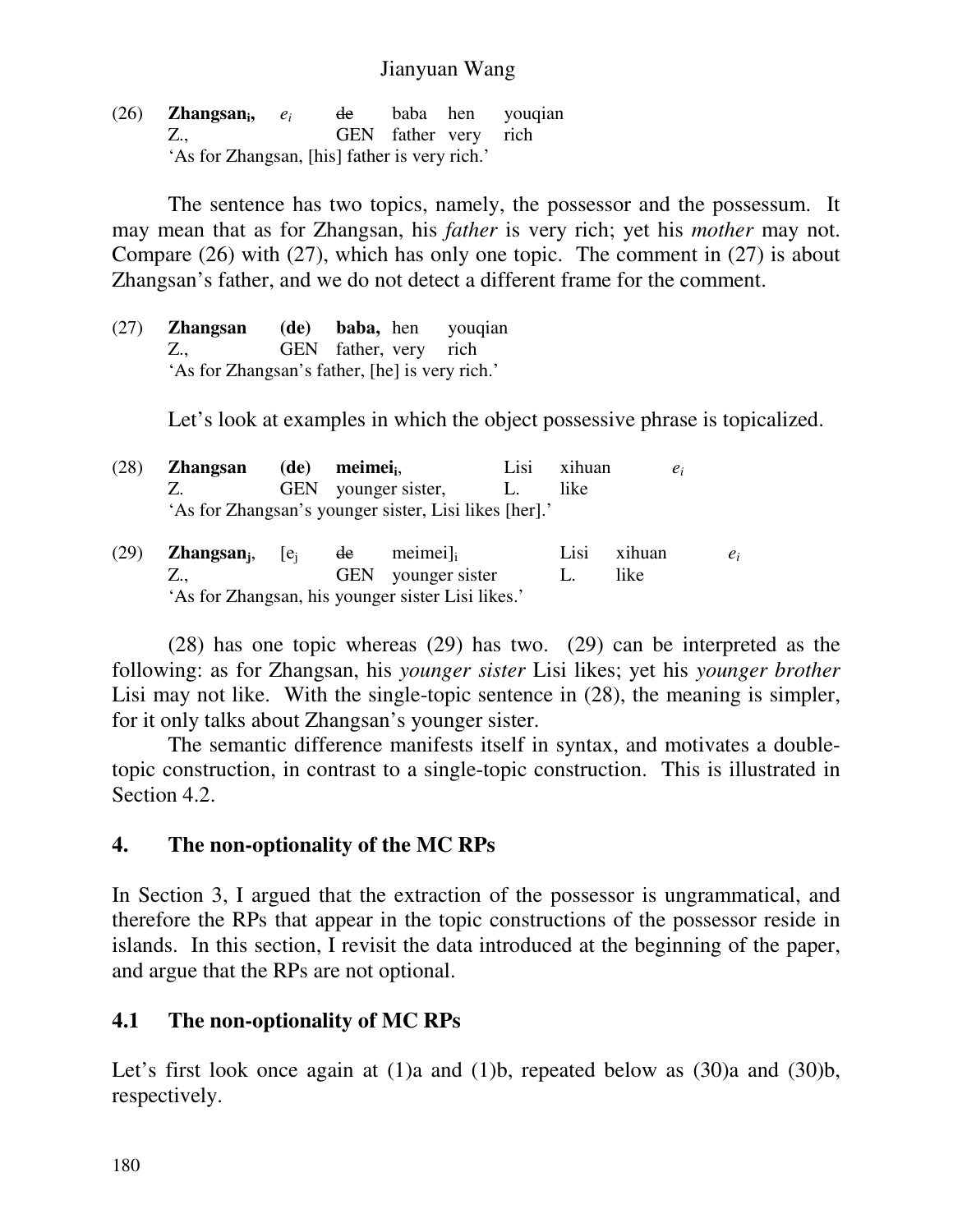| (30) | a | <i>*Zhangsan<sub>i</sub></i> , Lisi xihuan |    |                                                                         | $e_i$  | (de)       | baba   |
|------|---|--------------------------------------------|----|-------------------------------------------------------------------------|--------|------------|--------|
|      |   | $Z_{\cdot\cdot}$                           | L. | like                                                                    |        | <b>GEN</b> | father |
|      |   |                                            |    | 'As for Zhangsan <sub>i</sub> , Lisi likes [his <sub>i</sub> ] father.' |        |            |        |
| (30) | b | <b>Zhangsan</b> <sub>i</sub> , Lisi xihuan |    |                                                                         | $ta_i$ | (de)       | baba   |
|      |   | Z.,                                        | L. | like                                                                    | he     | <b>GEN</b> | father |
|      |   |                                            |    | 'As for Zhangsan <sub>i</sub> , Lisi likes his father.'                 |        |            |        |

As is discussed in the last section, the Symmetrical Hypothesis states that extraction of the possessor should be equally illegal from either the subject or the object position. (30)a illustrates the ungrammaticality of extraction from an object; the ungrammaticality of (30)a disappears in (30)b, in which the RP *ta* replaces the otherwise existent gap.

The data with the subject possessive phrase is more complicated. Recall that the data appear to have optional RPs. (2)a and (2)b are repeated below as  $(31)a$ and (31)b, respectively.

| (31) | a | Zhangsan <sub>i</sub> ,                     | $e_i$  | de         | baba                                          | hen  | youqian |
|------|---|---------------------------------------------|--------|------------|-----------------------------------------------|------|---------|
|      |   | Z.,                                         |        | <b>GEN</b> | father                                        | very | rich    |
|      |   |                                             |        |            | 'As for Zhangsan, [his] father is very rich.' |      |         |
| (31) | b | Zhangsan <sub>i</sub> ,                     | $ta_i$ | (de)       | baba                                          | hen  | youqian |
|      |   | Z.,                                         | he     | <b>GEN</b> | father                                        | very | rich    |
|      |   | 'As for Zhangsan, his father is very rich.' |        |            |                                               |      |         |

Also in Section 3, I proposed a schema for (31)a. The schema is repeated in (32), which outlines a two-step derivation: phrasal movement of the subject possessive phrase happens first, followed by the topicalization of the possessor from the topic position.

(32) [ topic**Possessor DPi]** [topic *e<sup>i</sup>* GEN Possessum]subj. tsubj. V  $\sim$   $\sim$   $\sim$  $\epsilon$  and the set of  $\epsilon$  $\mathbb{R}^2$ 

Next, I posit the structure in  $(33)$  for  $(31)b$   $((33)=(21)b)$ , in which the possessor DP binds an RP contained in the subject. Given the Symmetrical Hypothesis, the RP is in an island. Therefore, I propose that (33) saves (34), which contains an ungrammatical gap.

(33) 
$$
\left[\right._{\text{topic}}
$$
 **Possessor DP**<sub>i</sub>  $\left[\right. \left\langle \right. \left\langle \right. RP_i \left( \text{GEN} \right) \left. \right\rangle \left\langle \right. R\right)$   $\left\langle \right. \left\langle \right. \left\langle \right. \left\langle \right. RP_i \left( \text{GEN} \right) \left. \right\rangle \left\langle \right. R\right\rangle$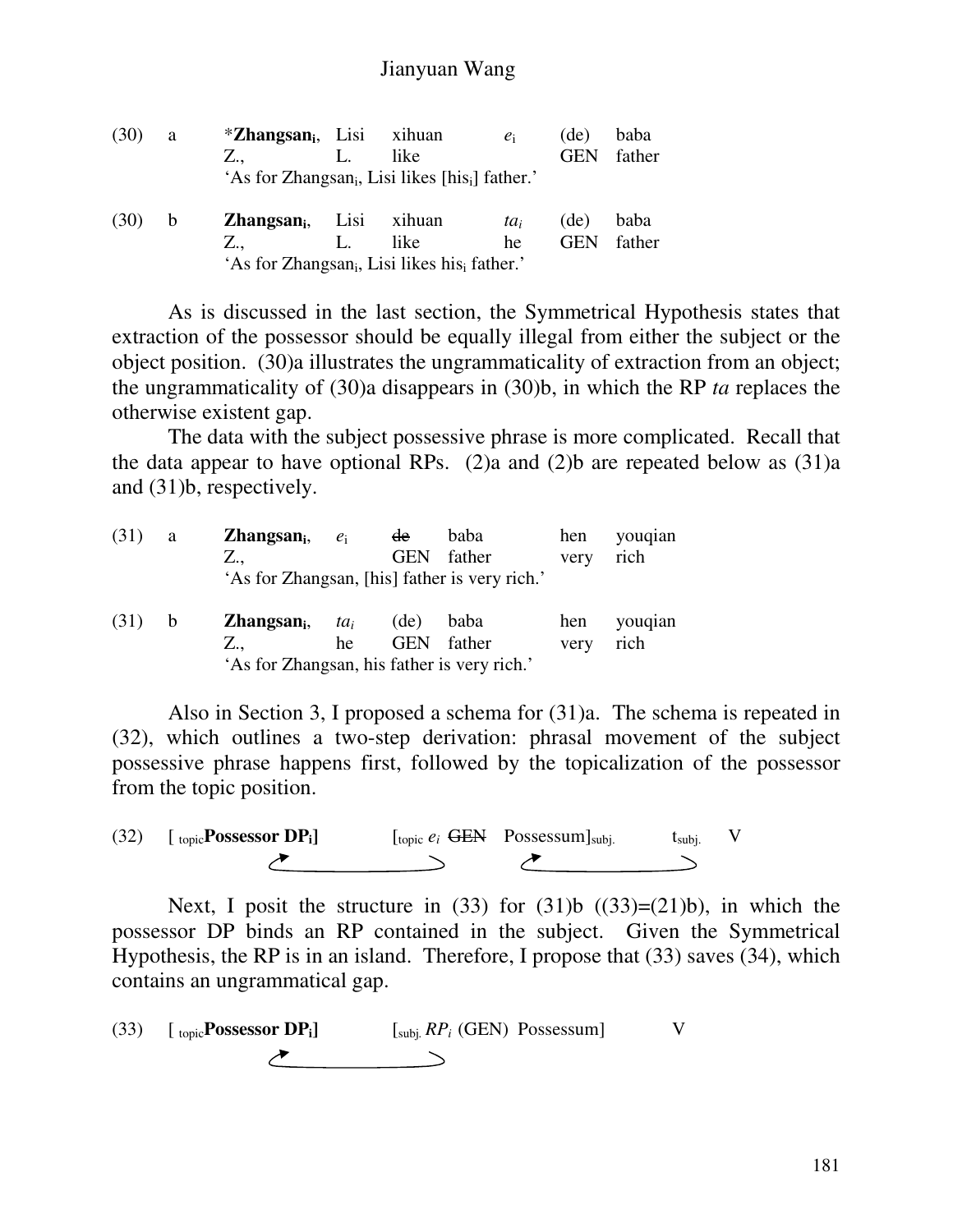

Comparing (32), (33), and (34), we can see that the RP in (33) is obligatory because it is in complementary distribution with the gap in (34). Furthermore, the RP in (33) does not vary with the gap in (32); the reason is that the RP and the gap are in different derivations, given the distinct structures in (32) and (33).

So far, we have arrived at the conclusion that RPs in the constructions under investigation are not optional: they appear obligatorily where gaps are ungrammatical; when they appear to vary with gaps, for example, in (32) and (33), they are in different derivations from the gaps.

The analysis of the RPs sheds light on the nature of the topic constructions of the possessor. Next, I formalize the constructions in the framework of Phase Theory (Chomsky 1999).

# **4.2 The topic constructions of the possessor: A formal approach**

In this section, I generate patterns that reflect the MC data we have seen so far, and formalize the patterns in the frame work of Phase Theory.

Recall that topicalization results from movement, whereas resumption derives from non-movement. Below are patterns of the topicalization of the possessor. In (35), the subject possessive phrase gets topicalized first, followed by the topicalization of the possessor from the topic position. In (36), the object possessive phrase moves to the lower topic position, followed by the topicalization of the possessor to a higher topic position.



Following Rizzi (1997), I assume that the topic occupies Spec-TopP, and that in correspondence to the MC data, there are two consecutive TopPs above IP. To motivate the topicalization process, I adopt McCloskey's (2000) analysis. McCloskey (2000) postulates that C can have the EPP feature, or Op-feature, or both. For the  $a^L$  complementizer, he posits both features: the Op-feature agrees with an element in IP that also bears the Op-feature; the EPP feature triggers the overt movement of the element to Spec-CP. Applying McCloskey's proposal to the MC topicalization patterns, I assign the EPP feature and the Topic feature to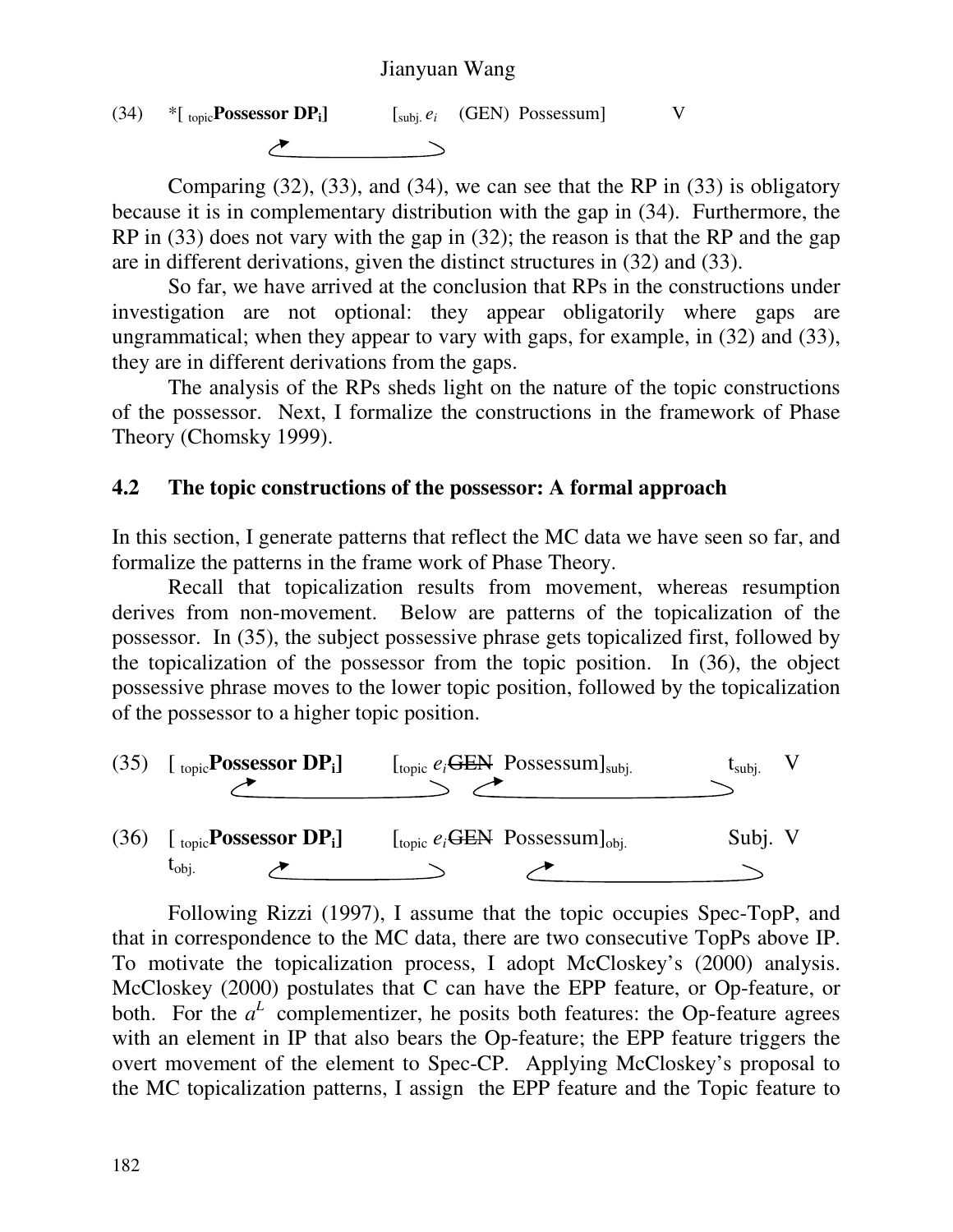the Top head, and also assign the Topic feature to the element that is to be topicalized. Take the pattern in (35) for example.

In Phase 1, the subject possessive phrase is in Spec-vP. Notice that the subject is at the edge of this phase, therefore it can access the next phase if there is one. The interpretation computed at this phrase has not included any topic reading yet.



If the Topic feature is added in the numeration to the subject possessive phrase, and that the Top head has the EPP and the Topic feature, Phase 2 starts. The result is the movement of the possessive phrase to Spec-TopP. Once the operation in this phase is finished, interpretation takes place within this phase, the result of which is a topic reading for the possessive phrase. Note that in the diagram below, the Spec-IP is not filled. This is due to a language-specific property of Chinese, i.e., the EPP in the sense of Chomsky (1981: 27) may not be satisfied by the raising of a VP-internal subject. Aoun & Li (1989) argue that the Chinese subject is either base-generated VP-internally or at Spec-IP. In other words, the Chinese subject does not raise out of VP. I assume that the subject starts out at Spec-vP in (37)a and (37)b, and that the subject does not need to stop at Spec-IP in (37)b.

(37)b Phase 2



What is worthy of note is that if the derivation stops at Phase 2, the following pattern surfaces, i.e., the pattern of the single-topic constructions.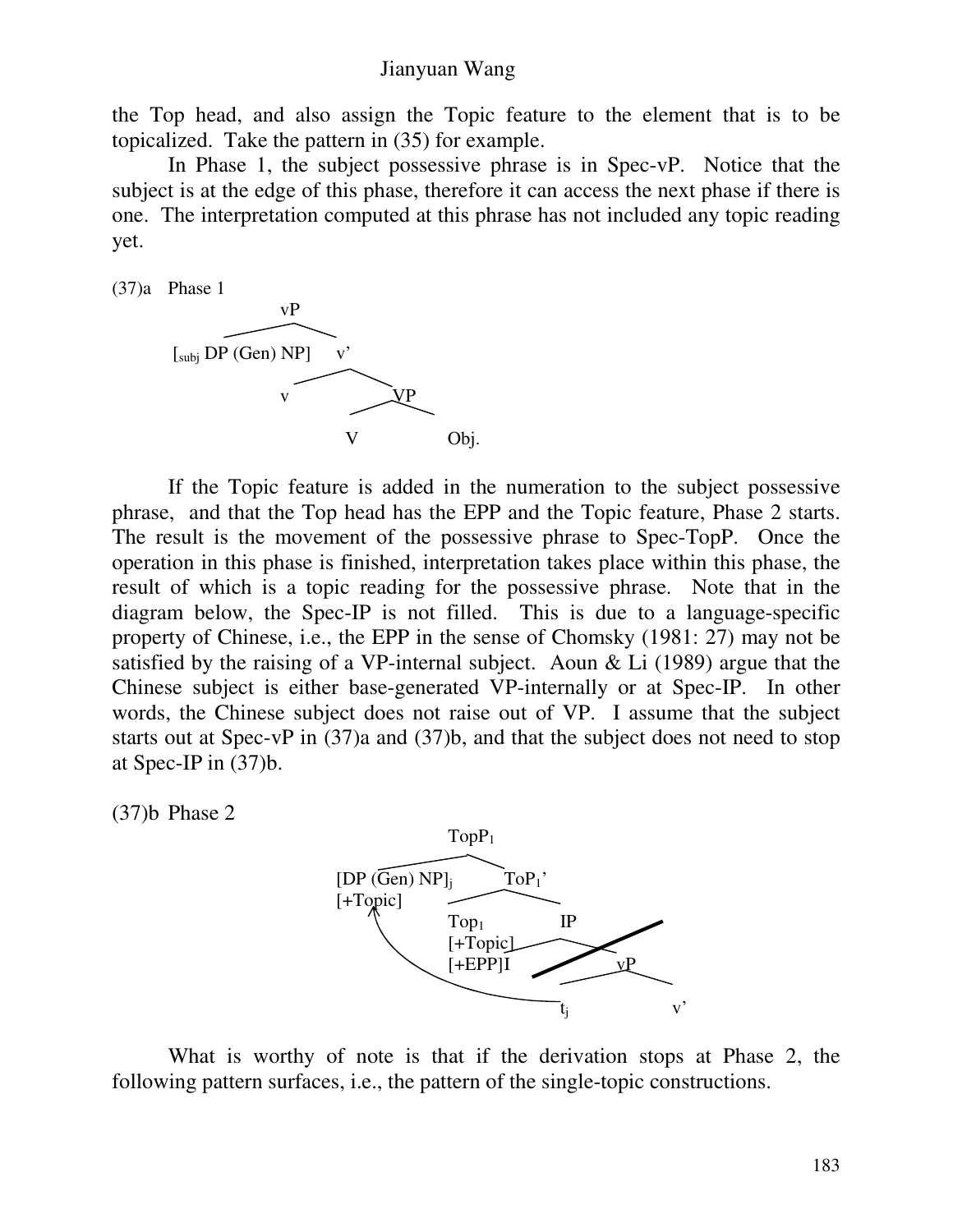(38)  $\left[\begin{array}{cc} \text{tonic} \text{Possessor DP} & \text{(GEN) Possessum}\end{array}\right]$ 

Likewise, if a Topic feature is added in the numeration to the possessor DP, which is raised with the possessive phrase to Spec-TopP in Phase 2, and if the Top head bears the EPP and Topic feature, Phase 3 starts. Once interpretation is taken care of, the possessor DP has assumed a topic reading.

(37)c Phase 3



(36) is repeated below. What differentiates (36) from (35) is that for (36), movement begins in the first phase.



In Phase 1 for (36), the object possessive phrase is base-generated as the complement of V. The EPP feature on v forces the movement of the possessive phrase to adjoin to vP. No topic reading is obtained when the construction of this phase is finished. Notice that the possessive phrase has moved to the edge of the phrase, so it can access the next phase if there is one. The rest of the derivation in (36) replicates that of (35), as is illustrated in (37)b-c.

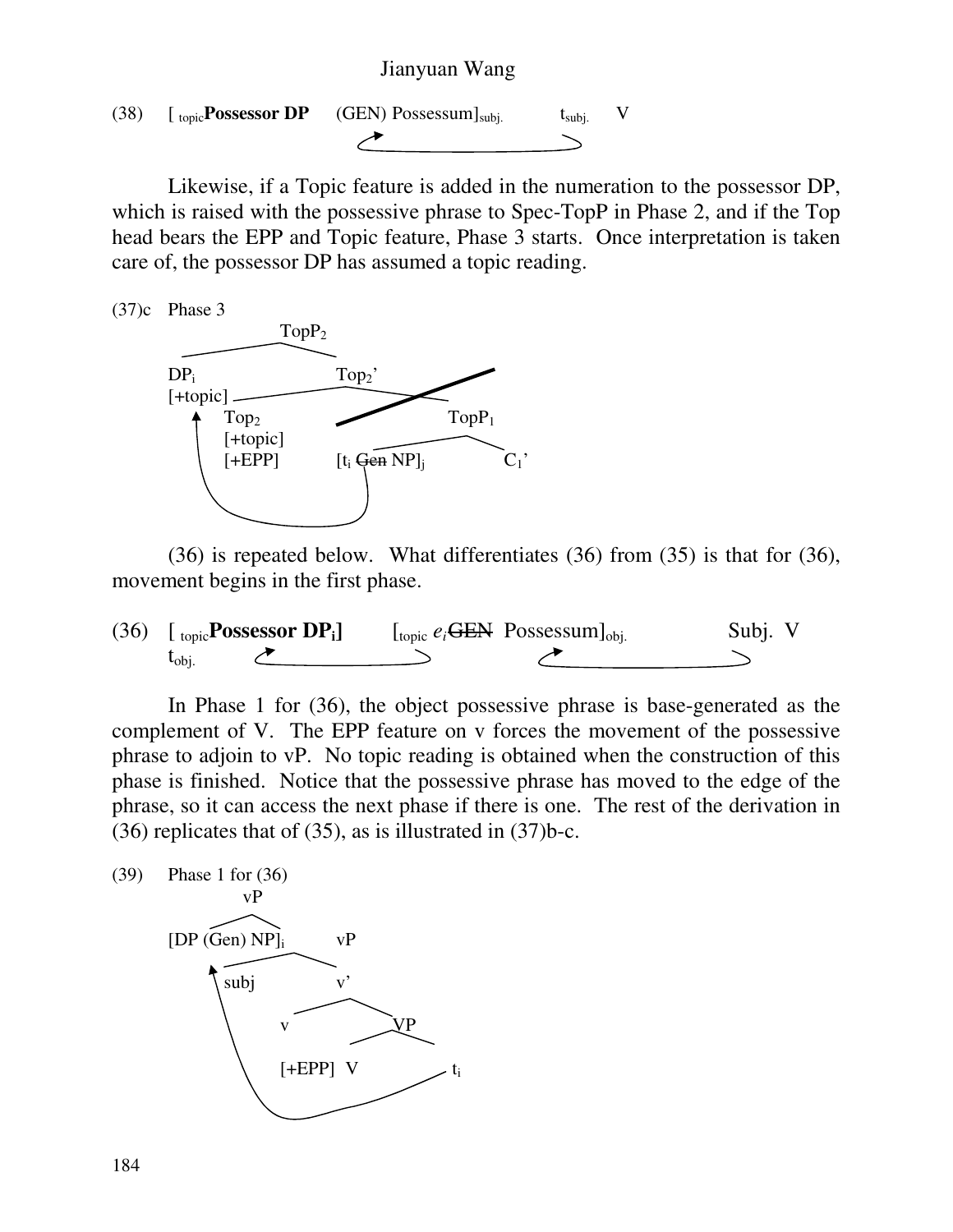Patterns with resumptive pronouns are given below. In (40), the leftdislocated possessor forms a binding chain with the RP in the subject possessive phrase, whereas in (41) the left-dislocated possessor forms a binding chain with the RP in the object possessive phrase.



Following McCloskey (2000), I assume that the Top head bears only the EPP feature, the result of which is the insertion of the possessor DP in Spec-TopP through MERGE. The binding chain between the topic and the RP is formed through c-command of the latter by the former.

In the next section, I present data that challenge the so-called subject-object asymmetry in extractability. Given that the data appear to demonstrate successful extraction of the possessor from the object position, the data also pose a problem to the Symmetrical Hypothesis I proposed in Section 3.

#### **5 Additional Data**

#### **5.1 Lu's (1995) data and the No Pronunciation Hypothesis**

Lu (1995) reports that sometimes, it is also grammatical to extract the possessor from the object possessive phrase. For example, in (42)a the possessor is topicalized from the object possessive phrase and the sentence is grammatical. When the RP *ta* is added in (42)b, the sentence is ungrammatical.

| (42) | a |         |                                                                                    |  |  |                                                    | Zhe zhi ji, wo zhi chi le de chibang (Lu 1995) |
|------|---|---------|------------------------------------------------------------------------------------|--|--|----------------------------------------------------|------------------------------------------------|
|      |   | this CL | chicken I only eat ASP GEN wing                                                    |  |  |                                                    |                                                |
|      |   |         | 'As for this chicken, I only ate [its] wings.'                                     |  |  |                                                    |                                                |
|      | b | this CL | chicken I only eat ASP it GEN wing<br>'As for this chicken, I only ate its wings.' |  |  | *Zhe zhi $ii_i$ , wo zhi chile $ta_i$ (de) chibang |                                                |

At a first look, the data seem to challenge the subject-object asymmetry observed by Huang (1982; 1984; 1987). In addition, the data appear to challenge the Symmetrical Hypothesis, or more precisely, the LBC effects, given that the hypothesis predicts the opposite result with respect to the grammaticality of (42)a and (42)b.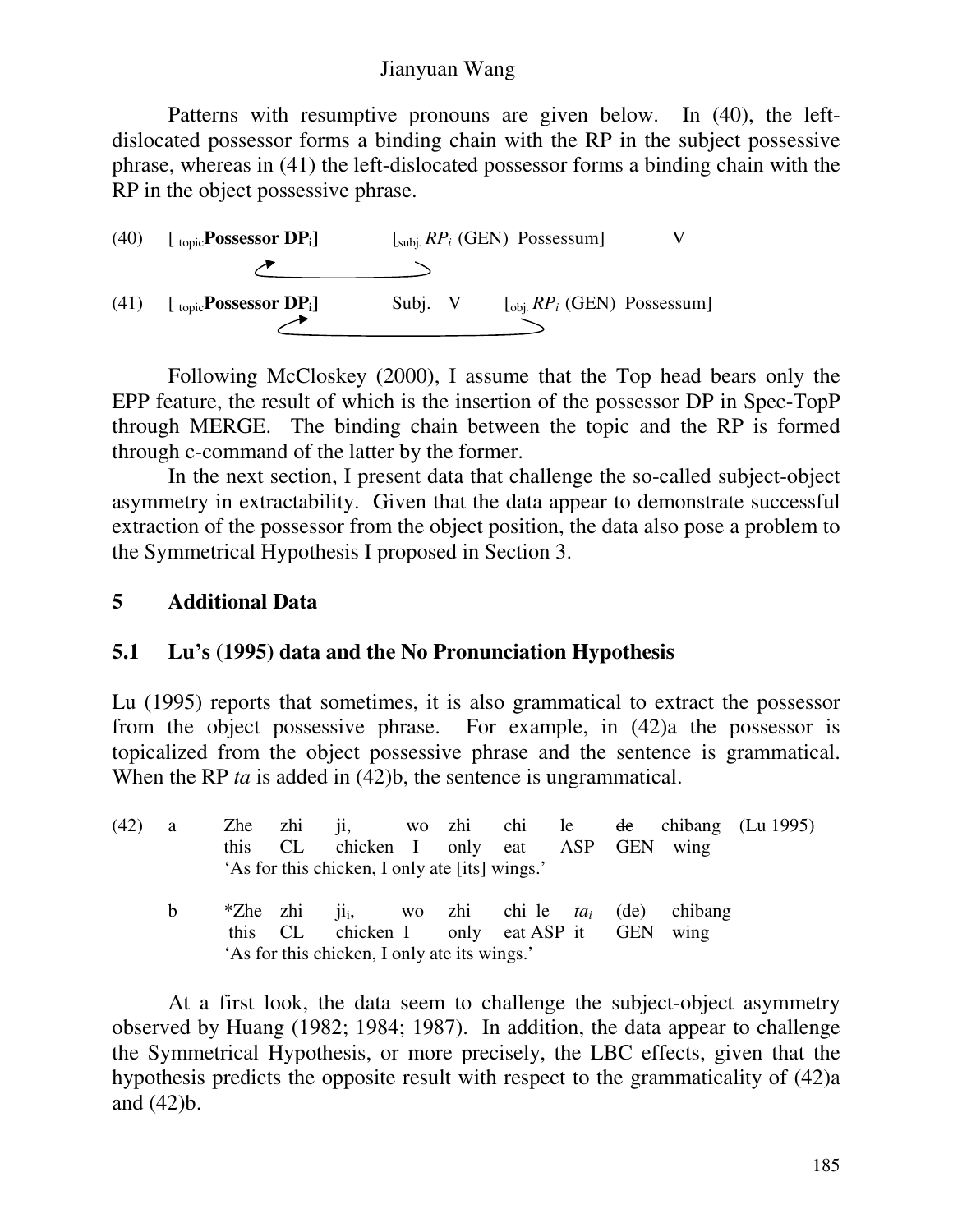However, what differentiates (42) from the rest of the MC data is that in (42), the possessor is  $3<sup>rd</sup>$  person nonhuman, whereas the possessor in the other examples is  $3<sup>rd</sup>$  person human. The following examples also have a  $3<sup>rd</sup>$  person nonhuman possessor, and we can see that the grammaticality is the same as in (42).

| (43) | a | Zhe<br>this            | bu<br>CL. | dianying, wo kan le<br>film<br>'As for the film, I saw the first half.' | see           | ASP | de<br><b>GEN</b>  | q <sub>1</sub> an<br>first | ban<br>half | bu        |
|------|---|------------------------|-----------|-------------------------------------------------------------------------|---------------|-----|-------------------|----------------------------|-------------|-----------|
|      | b | <i>*Zhe</i> bu<br>this | CL.       | dianying, wo<br>film<br>'As for the film, I saw the first half.'        | kan le<br>see | ASP | it GEN first half | $ta_i$ (de) gian ban       |             | bu<br>CL. |

In contrast, data with  $3<sup>rd</sup>$  person human possessor elicit the exactly opposite grammaticality judgment, with respect to the extractability of the possessor and the use of RPs.

| (44) | a | <b>*Zhangsan</b> <sub>i</sub> , Lisi xihuan |                                                                                 | $e_i$ | (de)       | meimei         |
|------|---|---------------------------------------------|---------------------------------------------------------------------------------|-------|------------|----------------|
|      |   | Z.,                                         | like                                                                            |       | <b>GEN</b> | younger sister |
|      |   |                                             | 'As for Zhangsan <sub>i</sub> , Lisi likes [his <sub>i</sub> ] younger sister.' |       |            |                |
|      | b | <b>Zhangsan</b> <sub>i</sub> , Lisi         | xihuan                                                                          | ta;   | (de)       | meimei         |
|      |   | Z.,                                         | like                                                                            | he    | <b>GEN</b> | younger sister |
|      |   |                                             | 'As for Zhangsan <sub>i</sub> , Lisi likes his <sub>i</sub> younger sister.'    |       |            |                |

Comparing (42), which have a  $3<sup>rd</sup>$  person nonhuman possessor, with (44), which have a  $3<sup>rd</sup>$  person human possessor, I postulate that the animacy of the possessor plays an important role in eliciting the different grammaticality judgment.

Moreover, note that the possessor topic in (42) is coindexed with an element in the object possessive phrase. Given the Symmetrical Hypothesis, which states that extraction of the possessor is ungrammatical from an argument position, the object possessive phrase constitutes an island. Recall in 2.4, a way to identify a null RP was proposed. That is, if we see a topic that is co-referential with an element within an island, we can identify this element as an RP, null or phonologically realized. Therefore, I posit the existence of the  $3<sup>rd</sup>$  person nonhuman null pronoun *ta* in (42)a and (43)a, and hypothesize a language-specific rule in (45) to account for the ungrammaticality of (42)b and (43)b. In this sense, the ungrammaticality of (42)b and (43)b is due to the attempt to pronounce the null RP *ta*.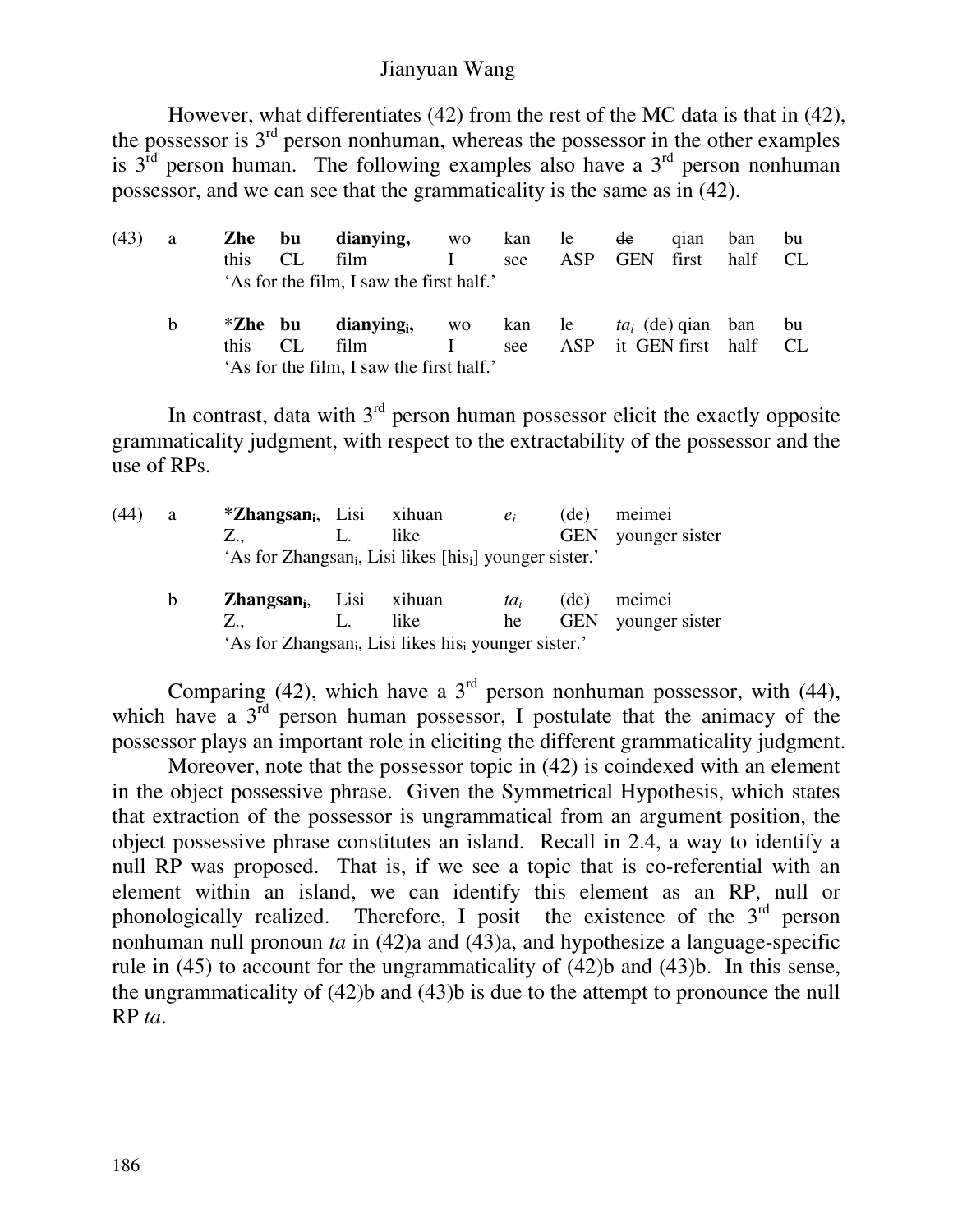(45) MC No Pronunciation Rule

Do not pronounce the  $3<sup>rd</sup>$  person nonhuman RP *ta* in the topic constructions of the possessor.

Next, I discuss previous research on similar data and argue that the No Pronunciation Rule is an instantiation of the argument hierarchy defined in Jelinek & Carnie (2003).

## **5.2 Previous research on similar data**

Examples (46) and (47) are adapted from Shi  $(2000).^{23}$  In (46) an element is topicalized from a relative clause and the sentence is grammatical without an RP. In (47) a gap occurs in the subject clause and the sentence is also grammatical.

| (46) <b>Zhexiehua</b> <sub>i</sub> , wo dou mei jian-guo [xihuan $e_i$ ] de ren |  |  |  |  |
|---------------------------------------------------------------------------------|--|--|--|--|
| these pictures I all NEG see-ASP like DE person                                 |  |  |  |  |
| 'As for all these pictures, I have not seen a person who likes them.'           |  |  |  |  |

(47) **Zhexie shi<sup>i</sup> ,** wo juede [ta shuo *ei*] bu heshi these thing I think he say NEG proper 'As for these things, I think it's not proper for him to say.'

Interestingly, Shi uses these examples to argue against the claim that Chinese topic constructions are not subject to locality conditions. Following Li & Thompson (1981), Shi claims that the gaps in (46) and (47) are actually phonetically null realizations of the third person nonhuman RP *tamen*, which is plural.<sup>24</sup>

X&L point out that unlike English, Chinese disallows an inanimate personal pronoun to coindex with the topic. To X&L, (49)b is bad because of the inanimate personal pronoun *ta* ((48) and (49) are taken from X&L).

(48) **This book**, I read *it*.

(49) a **Zhe ben shu**, wo du guo this CL book I read ASP 'As for this book, I have read [it].'

<sup>&</sup>lt;sup>23</sup> These examples are from Cheng (1991) and Xu & Langendoen (1985) originally.

<sup>&</sup>lt;sup>24</sup> Men is a bound morpheme meaning 'plural'. It is attached to singular personal pronouns.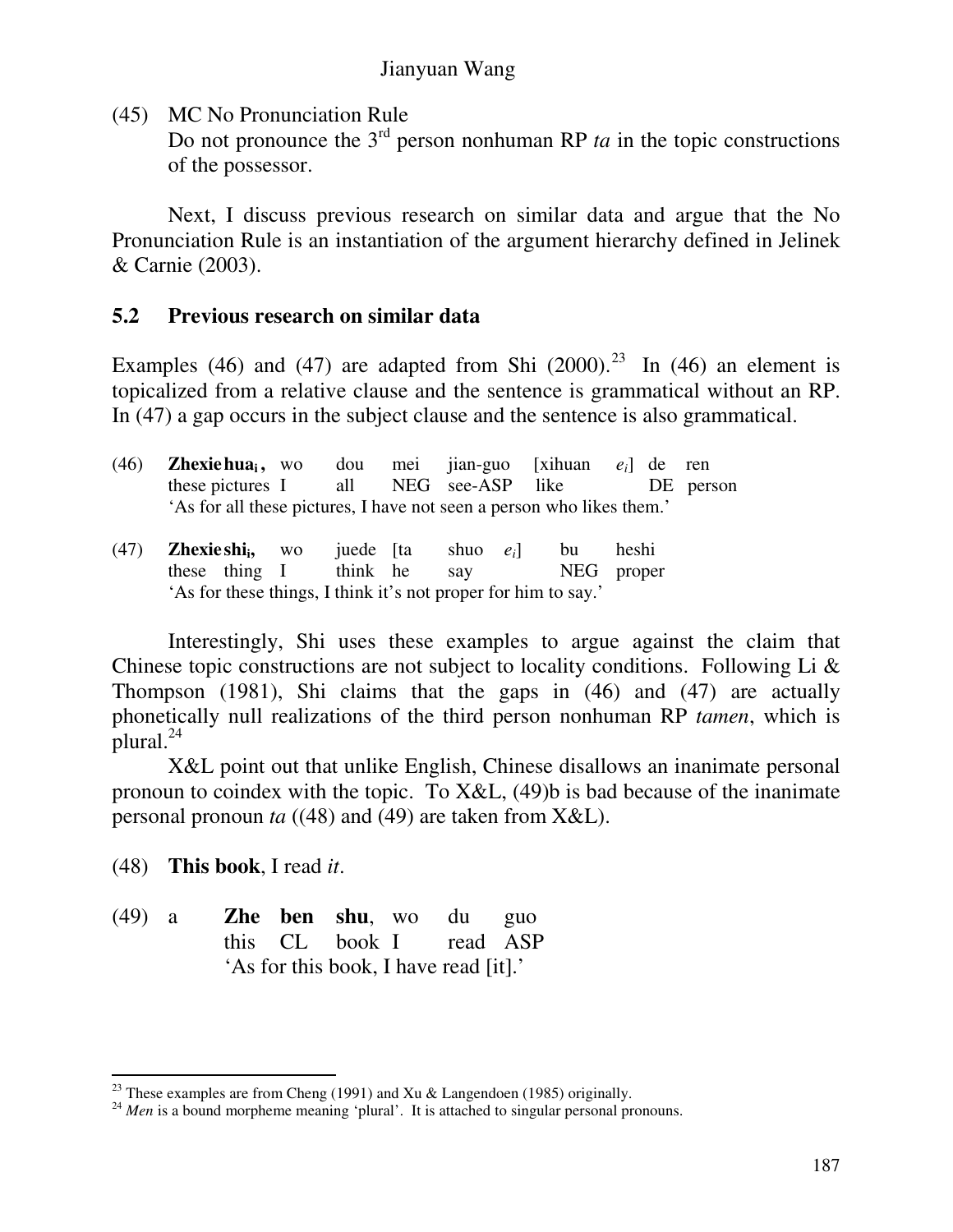b \***Zhe ben shu**<sub>i</sub>, wo<br>this CL **book** I  $du$  guo  $ta_i$ this CL book I read ASP it 'As for this book, I have read it.'

The rationale behind the claims made by Shi and by X&L becomes clear if we consider the argument hierarchy of the possessor.

## **5.3 The argument hierarchy of the possessor**

Keenan & Comrie (1977; henceforth K&C) propose the Accessibility Hierarchy, i.e., the hierarchy of grammatical relations with respect to how difficult it is for elements holding the grammatical relations to be relativized. For example, subjects are the highest on the hierarchy, and thus the easiest to be relativized. The authors find that languages differ in what positions in the hierarchy are cut off for relativization. They also claim that what position is cut off is conventionalized in the grammar.

Since K&C, efforts have been made to explain what drives the conventionalization of the hierarchies in the grammar. Among the efforts are Bresnan & Aissen (2002; henceforth B&A) and Jelinek & Carnie (2003; henceforth J&C).

B&A explore the driving force in the framework of the Functional Optimality Theory, in which linguistic phenomena are analyzed as output of markedness constraints with functional motivations. To the authors, the argument hierarchies (*i.e.*, the animacy hierarchies in their terms) are purely morphosyntactic.

In contrast, J&C consider the argument hierarchies to result from the interaction between semantic prominence and syntactic prominence. To them, the argument hierarchies refer to the ranking of arguments on the basis of presuppositionality, i.e.,

"More local, more specific, more definite, and more human arguments are more likely to be presupposed by the speaker in discourse. Such arguments outrank non-local, non-specific, less human etc., elements" (p. 266).

In the case of MC topicalization of the possessor, I find the following examples very interesting in relation to the argument hierarchy of the possessor.

(50) a Wo renshi zhe zhi gou de zhuren I know this CL dog GEN owner 'I know the owner of this dog.'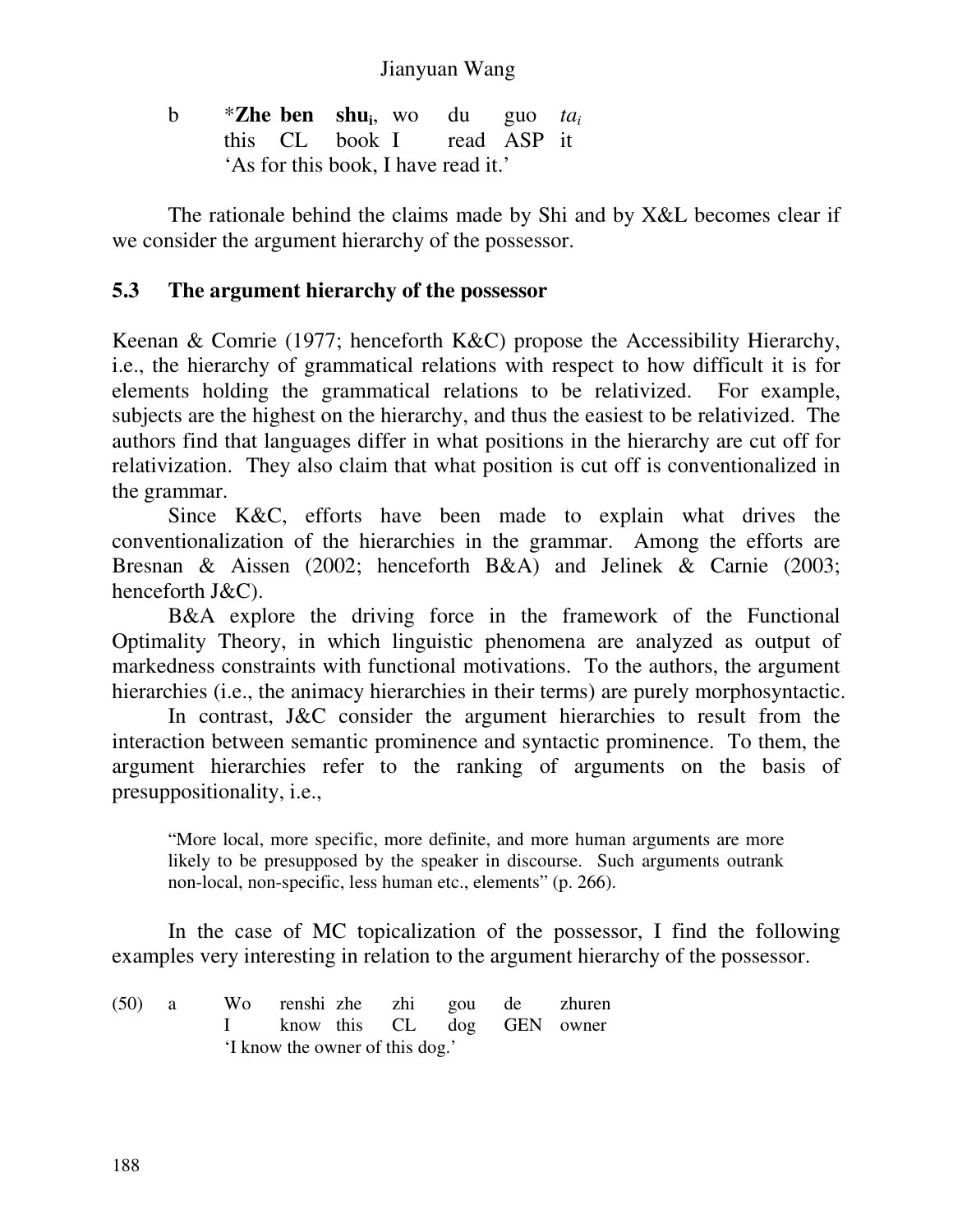| $\mathbf b$ | ?? <b>Zhe zhi gou</b> <sub>i</sub> , wo renshi $ta_i$ (de) zhuren |  |  |  |
|-------------|-------------------------------------------------------------------|--|--|--|
|             | this CL dog I know it GEN owner                                   |  |  |  |
|             | 'As for this dog, I know its owner.'                              |  |  |  |

In (50), the possessor is nonhuman whereas the possessum is human. (50)b sounds odd to me. Part of the reason is that the possessor is low on the argument hierarchy while the possessum is higher, and as a result, topicalizing the nonhuman possessor is odd. Compare (50) with (51), in which both the possessor and the possessum are human, the oddity disappears in (51)b.

| (51) | a | W <sub>0</sub> | <b>Zhangsan</b><br>(de)<br>renshi     |             | muqin         |            |            |        |
|------|---|----------------|---------------------------------------|-------------|---------------|------------|------------|--------|
|      |   |                | know                                  | $Z_{\rm L}$ |               | <b>GEN</b> | mother     |        |
|      |   |                | 'I know Zhangsan's mother.'           |             |               |            |            |        |
| (51) | b |                | $Z$ hangsan <sub>i</sub> ,            | <b>WO</b>   | renshi $ta_i$ |            | (de)       | mugin. |
|      |   |                |                                       |             | know          | he         | <b>GEN</b> | mother |
|      |   |                | 'As for Zhangsan, I know his mother.' |             |               |            |            |        |

These examples show that a nonhuman possessor is not as good as a human possessor, i.e., the former is less likely to hold the possession of the possessum. Interestingly, English also distinguishes a more preferred possessor from a less preferred one, yet in a different way. That is, with a preferred possessor, English uses '*s*-genitive, in contrast with the *of*-genitive for a less preferred possessor. Comparing (52)a with (52)b, we can see that a human possessor appears in the *'s*genitive structure, whereas a nonhuman possessor appears in the *of*-genitive structure.<sup>25</sup>

(52) a John's second chapter<sup>26</sup>

Moreover, J&C also point out that arguments that are low ranked on the hierarchies are not as desirable topics as those higher on the hierarchies. According to this view, the oddity in (50)b may have to do with the topicality of the possessor as well. That is, the nonhuman topic *zhe zhi gou* 'this dog' is not a good topic.

Taking these factors into account, I propose that the argument hierarchies are manifested in the MC topic constructions of the possessor in the form of the No

b the second chapter of the book

<sup>&</sup>lt;sup>25</sup> Previous research on the two genitive structures is cited in B&A. According to B&A, the research shows that the different structures reflect the topicality and animacy hierarchies in English.

<sup>&</sup>lt;sup>26</sup> The possessive phrase may refer to the second chapter of John's work, for instance, his book, dissertation, etc.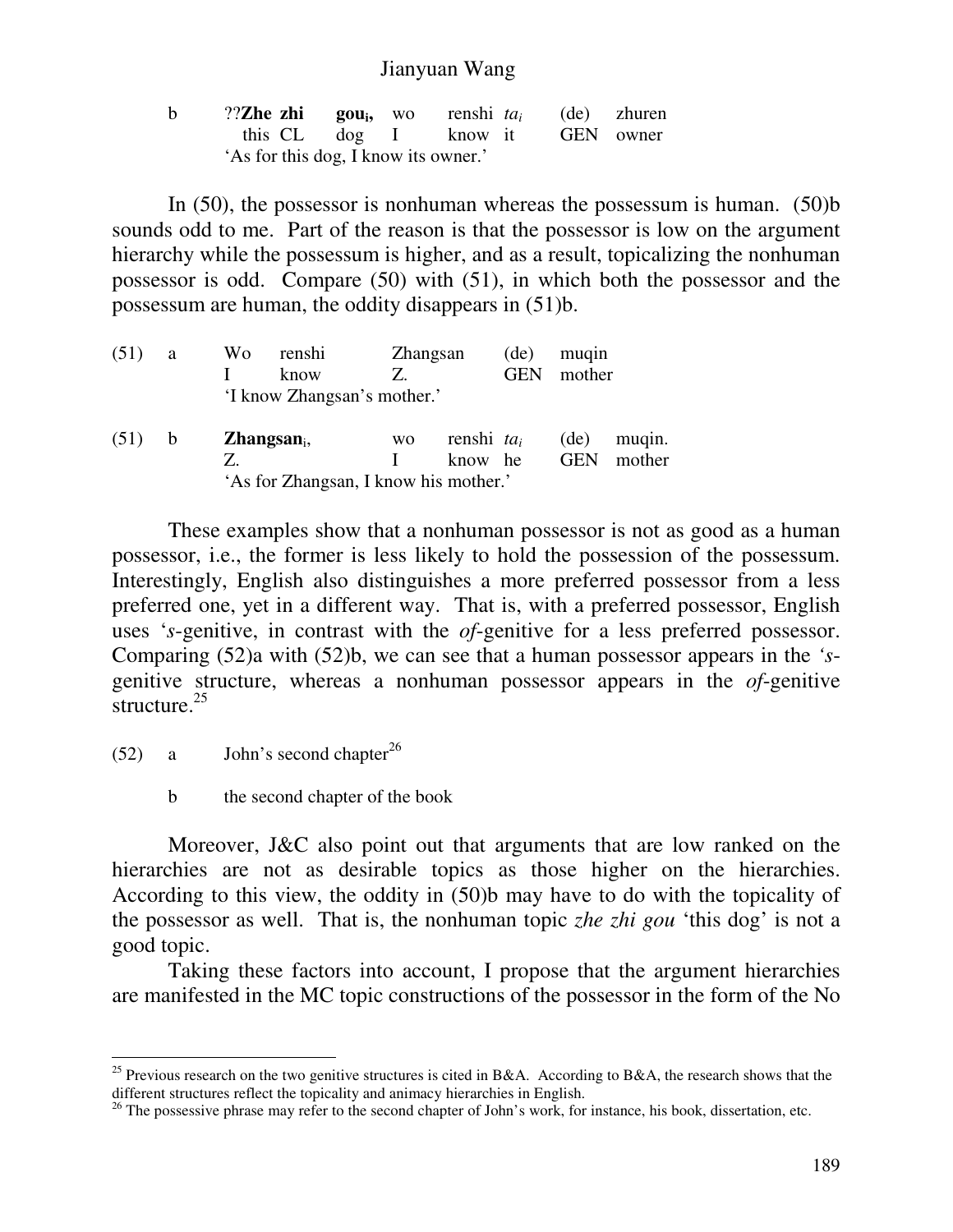Pronunciation Rule. In this sense, the No Pronunciation Rule is an instantiation of the argument hierarchies.

# **6 Summary**

This paper began with examples that seemingly demonstrate the subject-object asymmetry in the extractability of the possessor. The examples also showed that there may be "optional" RPs in the MC topic constructions of the possessor. Nonetheless, the paper argued against the asymmetry, and instead posited the Symmetrical Hypothesis, which states that the extraction of the possessor should be equally illegal from either argument position. One consequence of the Symmetrical Hypothesis is that the MC RPs are true RPs in the sense of A&L, and therefore are not optional. Then the paper introduced additional data that appear to challenge both the asymmetry view and the Symmetrical Hypothesis. Through the discussion on how to identify a null RP, as well as the comparison of the behavior of the RPs with respect to the argument hierarchy of the possessor, the paper argued for the existence of a null RP in the data.

# **7 Remaining issues**

Two closely related issues remain unresolved, and call for deliberation. One issue has to do with the speculation that the LBC is violable in the left periphery. The speculation needs more supporting evidence. The other issue is concerned with (2)b and (23)d.

Recall that in 3.3.3, I hypothesized that extraction of the possessor should be equally ungrammatical from argument positions, given the possessive structure proposed in (15) and the LBC. I also speculated that LBC is violable in the left periphery, considering that LBC is a constraint on representation, and that the need to topicalize a left-peripheral element may present recalcitrant resistance to the LBC. The Symmetrical Hypothesis and the speculation prompted me to generate three patterns for data containing a subject possessive phrase. These patterns are presented in (53), (54), and (55) below.

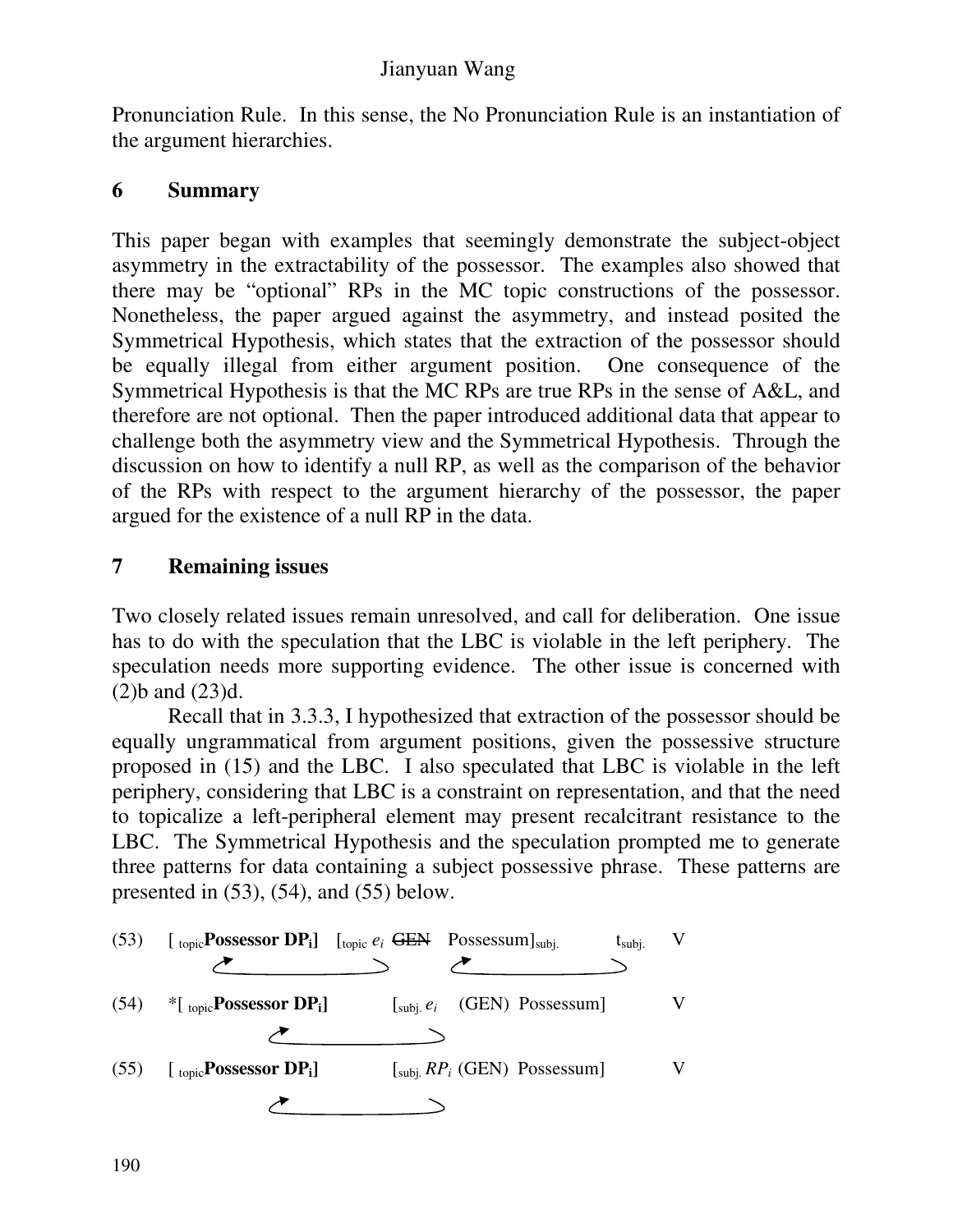(53) hypothesizes that LBC is violable in a topic position, whereas (54) posits the ungrammaticality for the extraction from a subject position. In (55), a left-dislocated topic binds an RP in the subject position.

Supporting evidence for  $(53)$  comes from  $(23)c$ , in which the possessor is topicalized from the object possessive phrase that is in a topic position. (23)c is schematized in (56).

(56) [ topic**Possessor DPi]** [topic *e<sup>i</sup>* GEN Possessum]obj. Subj. V tobj.  $\overline{\phantom{0}}$ 

(56) supports the postulated pattern in (53), as it shows successful extraction out of the topic position. (23)d suggests that RPs can appear in a derived position, and that the RP in  $(23)$ d is not a true RP, in contrast to the RP in  $(55)$ .  $(23)$  d is schematized in (57).

(57) 
$$
\left[\begin{array}{cc}\text{topic} \text{Possessor DP}_{i}\end{array}\right]
$$
  $\left[\begin{array}{cc}\text{topic RP}_{i} \text{ (GEN)} \text{Possessum}\right]_{obj.} \text{ Subj. V } t_{obj.} \end{array}$ 

Now the analysis presented in this paper faces a dilemma. On the one hand, we see that the LBC can be violated in a derived position. On the other hand, in (57), we also see an RP that does not reside in an island. This challenges the claim made early in the paper that the RPs in the MC data are all true RP in the sense of A&L.

The gap in (54) and the RP in (55) are in complementary distribution, which reflects the LBC effect in the subject position. (1)a and (1)b also show the complementary distribution of the RP and the gap, and are schematized in (58) and (59), respectively.

(58) \*[<sub>topic</sub>**Possessor DP**<sub>i</sub>] Subj. V [<sub>Obj</sub>
$$
e_i
$$
 (GEN) Possessum]

(59) [ topic**Possessor DPi]** Subj. V [Obj.RP*<sup>i</sup>* (GEN) Possessum]

Now we have seven patterns. The gap in  $(54)$  and  $(58)$  are in complementary distribution with the RP in (55) and (59), respectively. The RPs in (55) and (59) are true RPs. The RP in (57) seems to vary with the gap in (56), yet it is neither a true RP nor an optional RP. It is not a true RP, as it is not in an island. From the discussion in Section 2, we learned that RPs and gaps are in different derivations, on the assumption that RPs are base-generated. In this sense, the RP in (57) is not optional, either.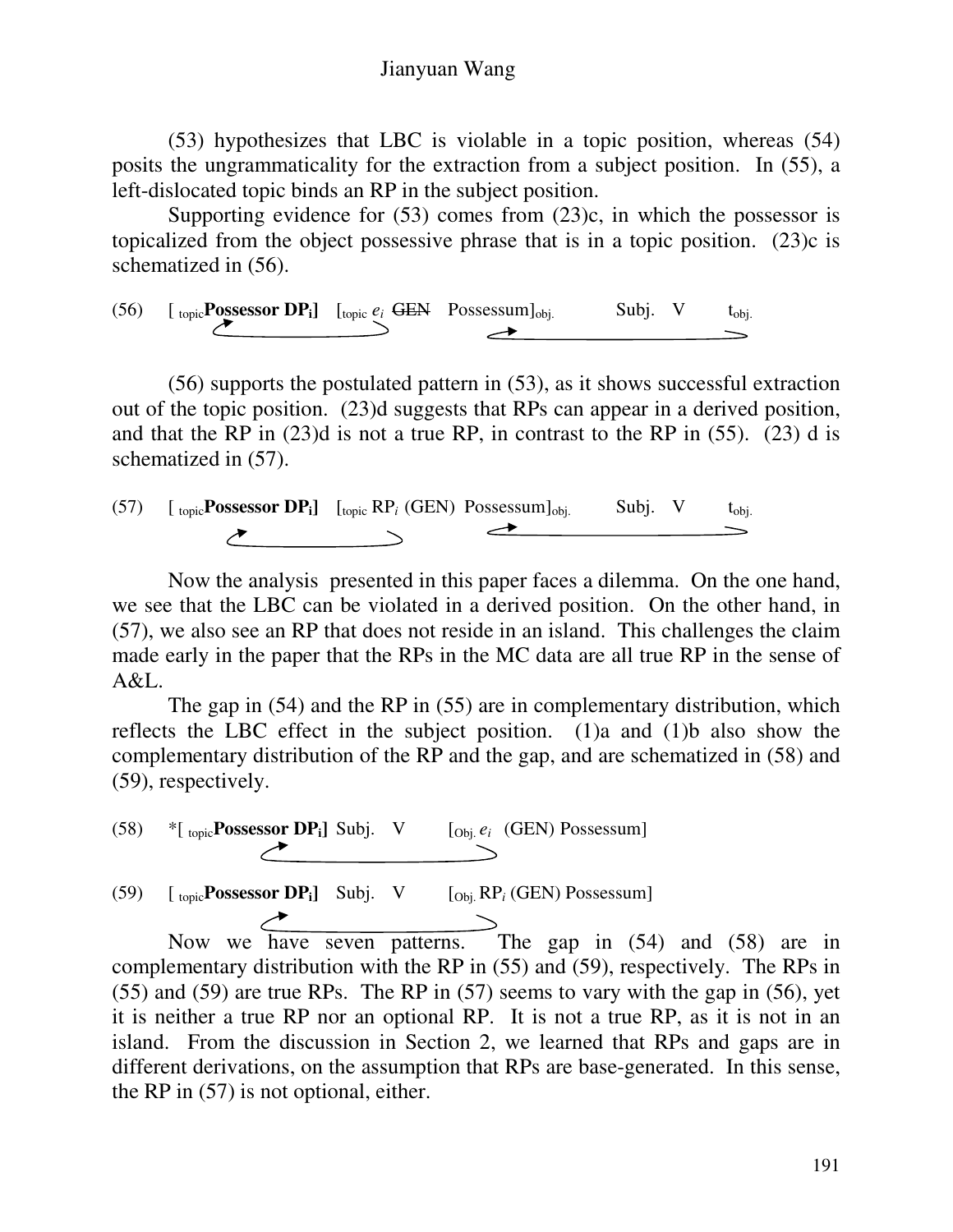What is left is (53). It seems reasonable to posit the pattern in (60). After all, if as (57) shows, a possessor that originates inside an object can be left-dislocated and binds an RP in a topic position, then a possessor that originates inside a subject should also be able to bind an RP in a topic position. The RP in (60) resembles the RP in (57) in that both are in the topic position, and neither is a true RP.



The postulation in (60) has one consequence. That is, I need to revise the claim made early in the paper, and instead suggest that some RPs in the MC data appear in the topic position, and that these RPs are neither true RPs nor optional RPs.

In the meantime, patterns that show successful possessor extraction, namely, (53) and (56), also demonstrate that Huang's MDC should be combined with the consideration of the morphological status of the genitive marker *de*. In other words, both distance and AGREE play a role in the MC topic constructions of the possessor.

#### **References**

- Abney, Steven P. 1987. *The English noun phrase in its sentential aspect.* Doctoral dissertation, MIT, Cambridge, Mass.
- Alexander, William. 2001. On the identification of pronouns in Brazilian Portuguese. ms., University of Arizona.
- Aoun, Joseph & Lina Choueiri. 2000. Epithets. *Natural language and linguistic theory 18 (1)*, 1-39.
- Aoun, Joseph & Yen-hui Audrey Li. 1989. Scope and constituency. *Linguistic Inquiry 20 (2),* 141-72.
- ---. 2003. *Essays on the representational and derivational nature.* Cambridge: MIT Press.
- Boeckx, Cedric. 2001. Resumptives as derivational residues. *WCCFL 20 Proceedings,* 96-108.

Bresnan, Joan & Judith Aissen. 2002. Optimality and functionality: Objections and refutations. *Natural language & linguistic theory 20*, 81-95.

Chomsky, Noam. 1977. On WH-movement. In P. W. Culicover, A. Akmajian, and T. Wasow (ed.), *Formal syntax*. New York: Academic Press.

- ---. 1981. *Lectures on government and binding.* Dordrecht: Foris Publications.
- ---. 1995. *The Minimalist program.* Cambridge: The MIT Press.

---. 1999. Derivation by phase. *MIT occasional papers in linguistics 18.*

Elomari, Abdessalam. 1998. The non-optionality of resumptive pronouns: The case of Morocan Arabic. In Elabbas Benmamoun, Mushira Eid, and Niloofar Haeri (ed.), *Perspectives on Arabic Linguistics XI: Papers from the eleventh symposium on Arabic linguistics.* Amsterdam: John Benjamins.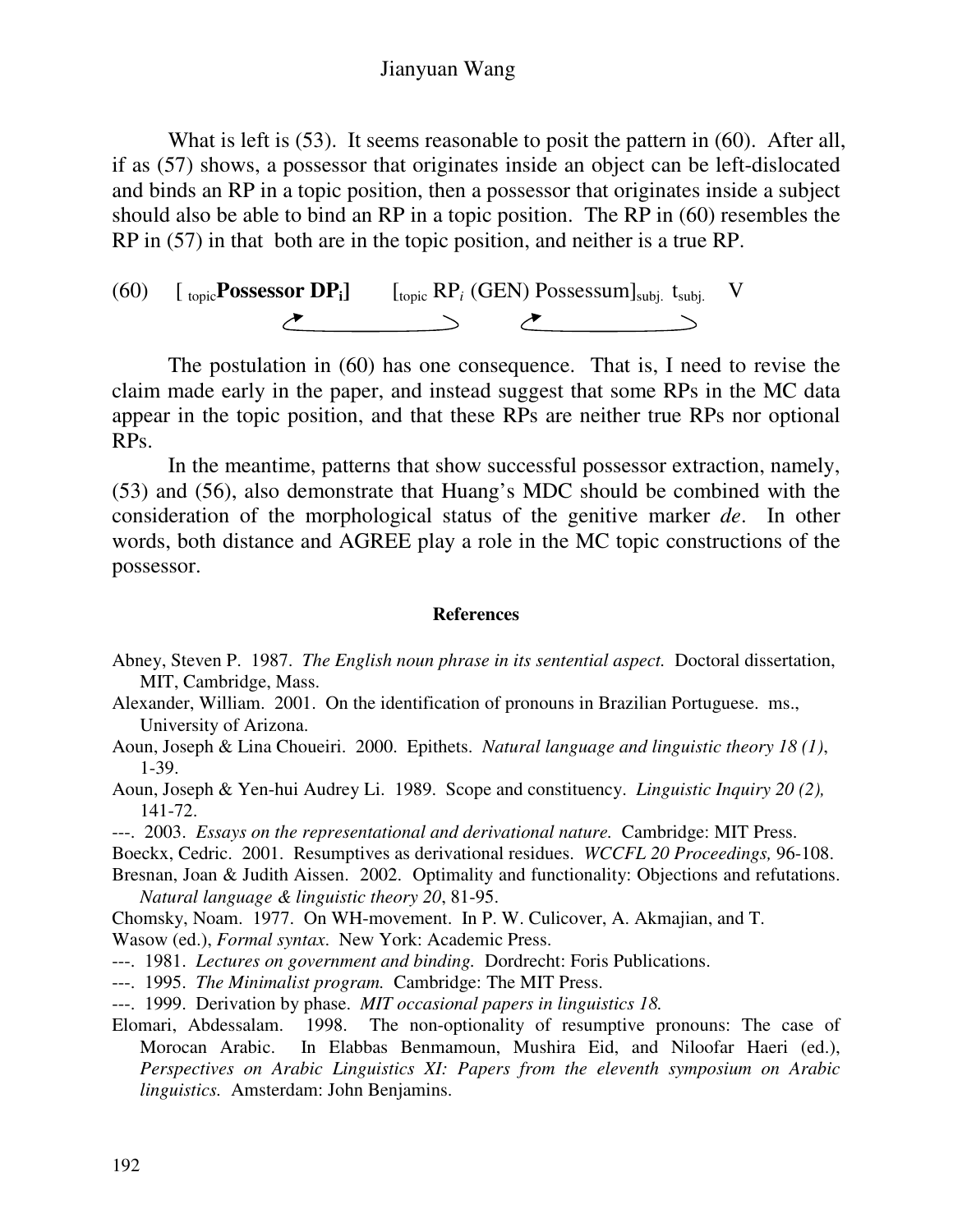Gavruseva, Elena. 2000. On the syntax of possessor extraction. *Lingua 110,* 743-72.

- Hawkins, John. 1999. Processing complexity and filler-gap dependencies across grammars. *Language 75 (2)*, 244-85.
- Hoji, Hajime & Ueyama, Ayumi. 2003. Resumption in Japanese: A preliminary study. Talk given at WECOL 2003.

Huang, C.-T. James. 1982. *Logical relations in Chinese and the theory of grammar.* Doctoral dissertation, MIT, Cambridge, Mass.

- ---. 1984. On the distribution and reference of empty pronouns. *Linguistic Inquiry 15 (4)*, 531-74.
- ---. 1987. Remarks on empty categories. *Linguistic Inquiry 18 (2)*, 321-37.
- ---. 1991. Remarks on the status of the null object. In Robert Freidin (ed.), *Principles and parameters in comparative grammar.* Cambridge: MIT Press.
- Jelinek, Eloise & Andrew Carnie. 2003. Argument hierarchies and the mapping principle. In Andrew Carnie, Heidi Harley, and MaryAnn Willie (ed.), *Formal approaches to function in grammar.* Amsterdam: John Benjamins.
- Kayne, Richard. 1981. On certain differences between French and English. *Linguistic Inquiry 12 (3),* 349-71.
- ---. 2000. How movement, binding, and agreement are related. Talk given at WCCFL 19.
- Keenan, Edward & Bernard Comrie. 1977. Noun phrase accessibility and universal grammar. *Linguistic Inquiry 8*, 63-99.

Lambrecht, Knud. 1994. *Information structure and sentence form.* Cambridge: Cambridge University Press.

- Lasnik, Howard. 1991. On the necessity of binding conditions. In Robert Freidin (ed.), *Principles and parameters in comparative grammar.* Cambridge: MIT Press.
- Li, Charles N. & Sandra Thompson. 1976. Subject and topic: A new typology of language. In Charles N. Li (ed.), *Subject and topic.* New York: Academic Press.
- ---. 1981. *Mandarin Chinese: A functional reference grammar.* Berkeley, CA: University of California Press.
- Li, Jen-i Jelina. 1996. *Preverbal NP position in Mandarin Chinese.* Doctoral dissertation, University of Arizona, Tucson, AZ.
- Lu, Zhong-ying. 1995. Movement from object position in Chinese: A restriction on substitution. *Linguistica Atlantica 17,* 97-116.
- McCloskey, James. 1990. Resumptive pronouns,  $\bar{A}$ -binding, and levels of representation in Irish. In Randall Hendrick (ed.), *The Syntax of the Modern Celtic Languages.* San Diego: Academic Press.
- ---. 2001. Resumption, successive cyclicity, and the locality of operations. ms., University of California, Santa Cruz.
- McKee, Cecile & Dana McDaniel. 2001. Resumptive pronouns in English relative clauses. *Language Acquisition 9 (2),* 113-56.
- McDaniel, Dana. 1986. Conditions on wh-chains. Doctoral dissertation, City University of New York, New York, NY.
- Rizzi, Luigi. 1990. *Relativized Minimality.* Cambridge: The MIT Press.
- ---. 1997. The fine structure of the left periphery. In Liliane Haegeman (ed.), *Elements of grammar.* Netherlands: Kluwer Academic Publishers.

Ross, John R. 1986. (1967). *Infinite syntax!* New York: Ablex Publishing.

Sells, Peter. 1987. Binding resumptive pronouns. *Linguistics and Philosophy 10,* 261-98.